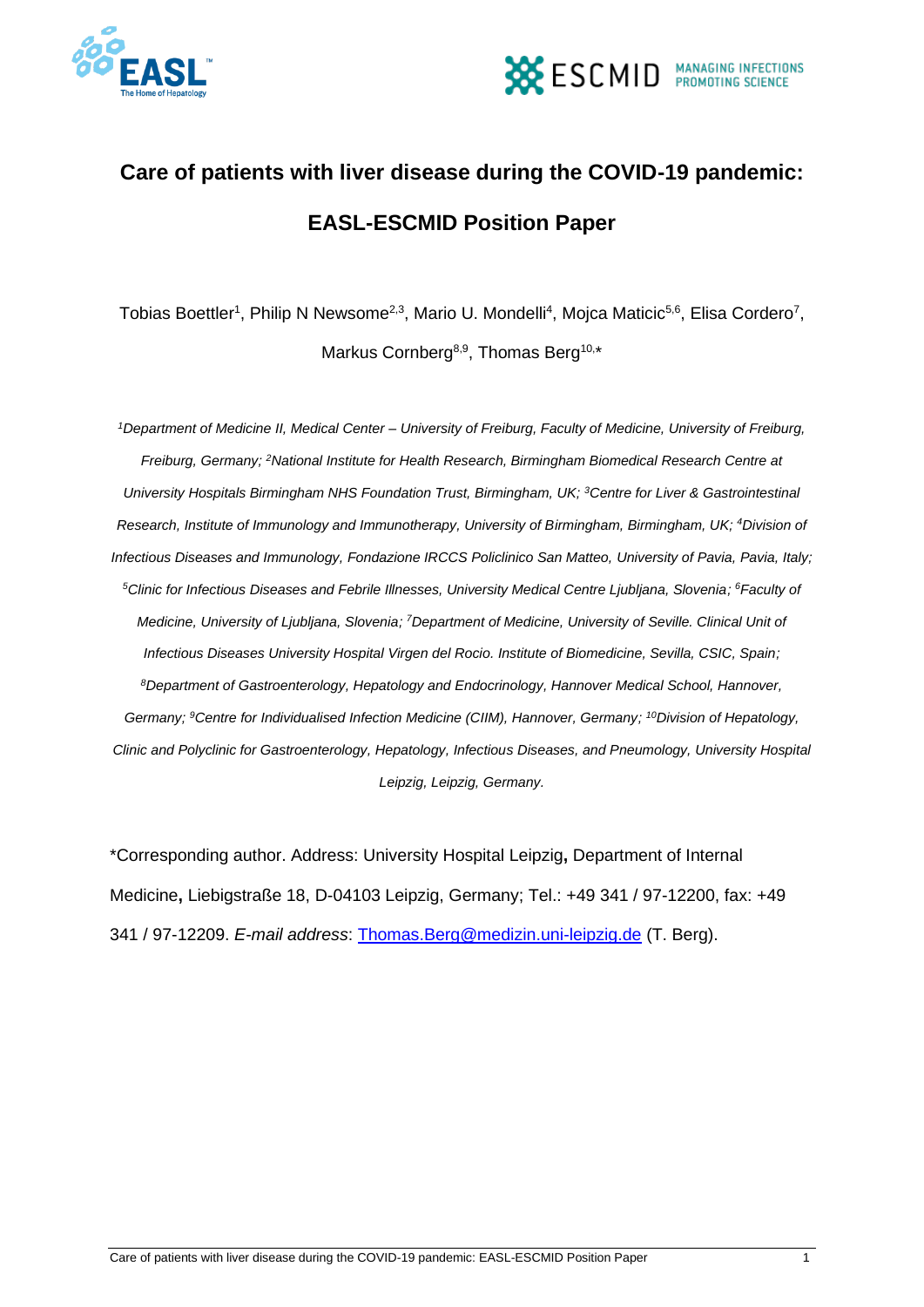



#### **Summary**

The coronavirus disease 2019 (COVID-19) pandemic poses an enormous challenge to healthcare systems in affected communities. Older patients and those with pre-existing medical conditions have been identified as populations at risk of a severe disease course. It remains unclear at this point to what extent chronic liver diseases should be considered as risk factors, due to a shortage of appropriate studies. However, patients with advanced liver disease and those after liver transplantation represent vulnerable patient cohorts with an increased risk of infection and/or a severe course of COVID-19. In addition, the current pandemic requires unusual allocation of healthcare resources which may negatively impact the care of patients with chronic liver disease that continue to require medical attention. Thus, the challenge hepatologists are facing is to promote telemedicine in the outpatient setting, prioritise outpatient contacts, avoid nosocomial dissemination of the virus to patients and healthcare providers, and at the same time maintain standard care for patients who require immediate medical attention.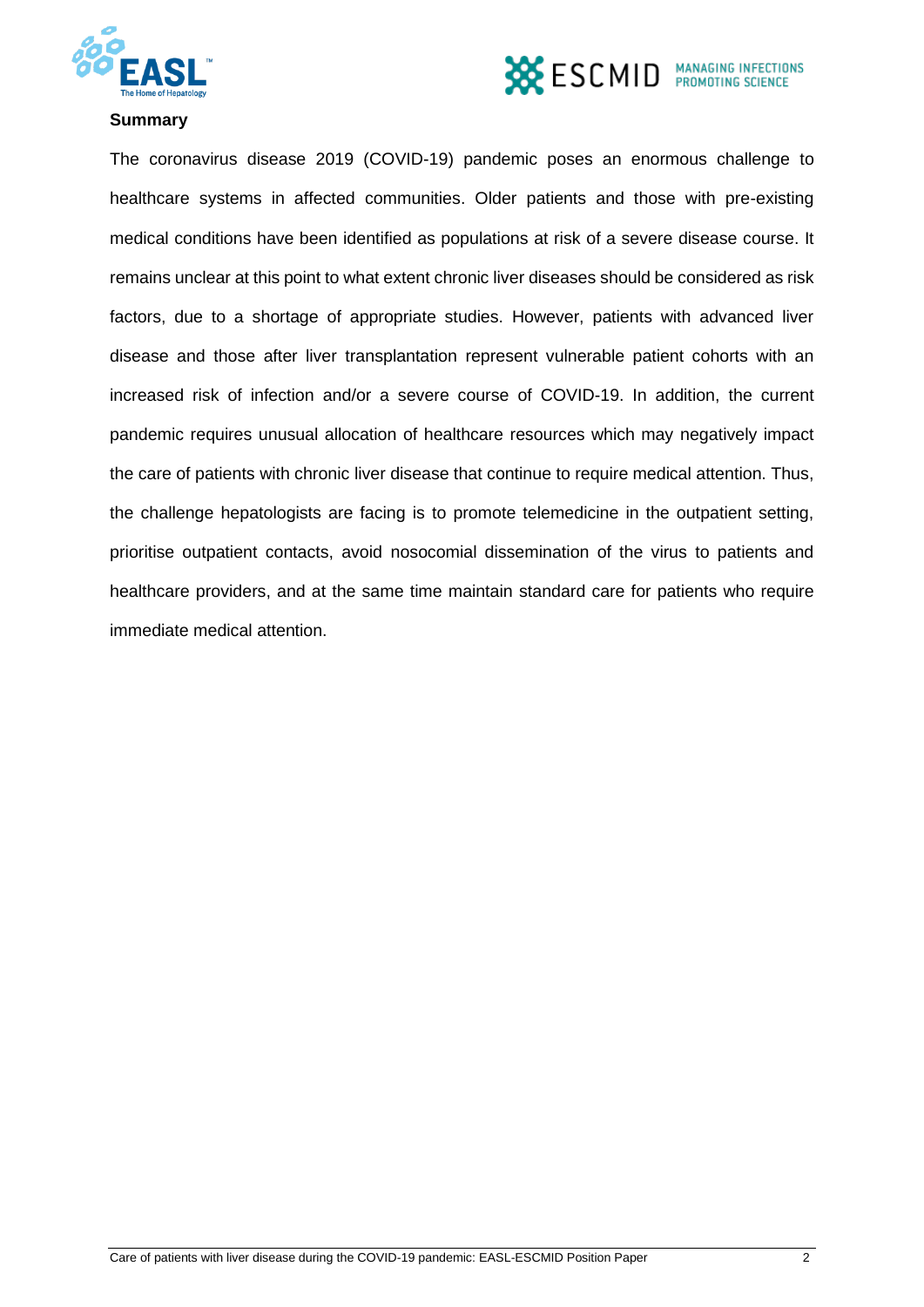



#### **Introduction**

Coronavirus disease 2019 (COVID-19) is caused by the recently identified coronavirus, severe acute respiratory syndrome coronavirus 2 (SARS-CoV-2). Symptoms associated with COVID-19 are mostly fever, tiredness and dry cough. Some patients also develop symptoms including shortness of breath, aches, nasal congestion, sore throat, anosmia and ageusia. Nausea, vomiting and diarrhoea occur less frequently [1]. While symptoms remain mild throughout the course of infection in the majority of patients, older patients were identified to be at higher risk of a fatal disease course, with hypertension, diabetes and coronary heart disease the most frequent comorbidities in these cohorts [2, 3].

#### **COVID-19 and the liver**

While pre-existing liver disease is not specifically listed in the published cohort studies, elevated alanine aminotransferase (ALT) levels, reduced platelet counts and reduced albumin levels at the time of admission have been associated with higher mortality [2], although not all of these alterations are independent risk factors. It remains unclear at this time whether these laboratory test alterations are a sign for pre-existing liver diseases in patients with a more severe course of infection, whether they rather reflect liver damage caused by the virus itself, or whether they mirror a severe inflammatory response (hypoalbuminemia) with disseminated intravascular coagulation (thrombocytopenia). Possibly, patients with advanced chronic liver disease are at increased risk of infection due to cirrhosis-associated immune dysfunction [4]. The same could be true for patients after liver transplantation and possibly those with autoimmune liver diseases who receive immunosuppressive therapies.

However, currently, there are only limited data available linking underlying liver diseases with the course of SARS-CoV-2 infection and there are many open questions (Box 1). Chronic hepatitis B virus infection for example, which is more prevalent in China than Europe, does not appear to affect the outcome of COVID-19 [1]. In addition, although there is no proof for this assumption, immunosuppression may even provide some protection from immunopathology, which appears to contribute to lung damage in cases with more severe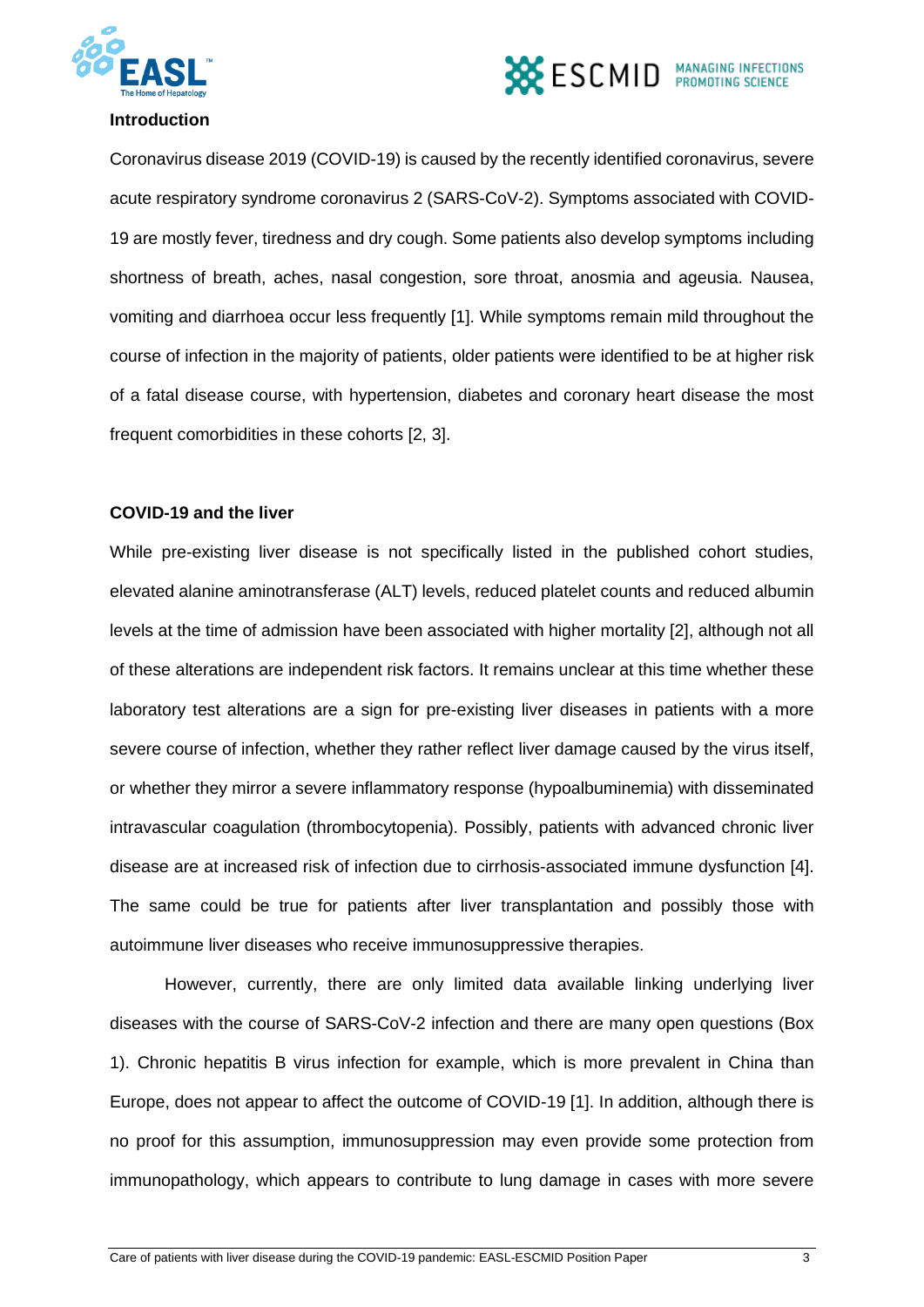

manifestations of the disease [5, 6]. These may be associated with a macrophage activation syndrome in the context of a hyperinflammatory syndrome characterised by a cytokine storm with multi-organ failure [7]. On the other hand, systemic viral infections are often associated with transient elevations of transaminases which may reflect general immune activation or inflammation caused by circulating cytokines without compromising liver function, a phenomenon called "bystander hepatitis". This may also be the case in patients with COVID-19 where liver failure has not been specifically reported, even in the most severe and fatal courses of disease [1, 2]. However, signs of liver dysfunction may occur in critically ill patients with COVID-19 [8], as reviewed in [9, 10]. Whether patients with cirrhosis and COVID-19 are at increased risk of decompensation or development of acute-on-chronic liver failure (ACLF), as has been shown for influenza infection [11], remains to be determined. SARS-CoV-2 may also directly infect liver cells as the receptor of the virus, angiotensin-converting enzyme 2 (ACE2) [12], has been shown to be expressed on cholangiocytes [13, 14], which may explain cases of viral shedding into the faeces [15, 16]. How far observations from Asian cohorts can be transferred to European populations remains to be determined, but it appears unlikely that SARS-CoV-2 infection causes liver damage to an amount that substantially contributes to the overall disease burden.

Aside from the direct implications of liver disease on the course of COVID-19 or vice versa, there are several additional aspects that require attention. The current pandemic and the amount of available information – including misinformation and rumours – result in uncertainties and concerns among patients but also healthcare providers. While the threat that COVID-19 poses should not be underestimated, it remains important to maintain care of patients with chronic liver disease and to identify potential ways to prioritise care of these patients in times of limited healthcare resources.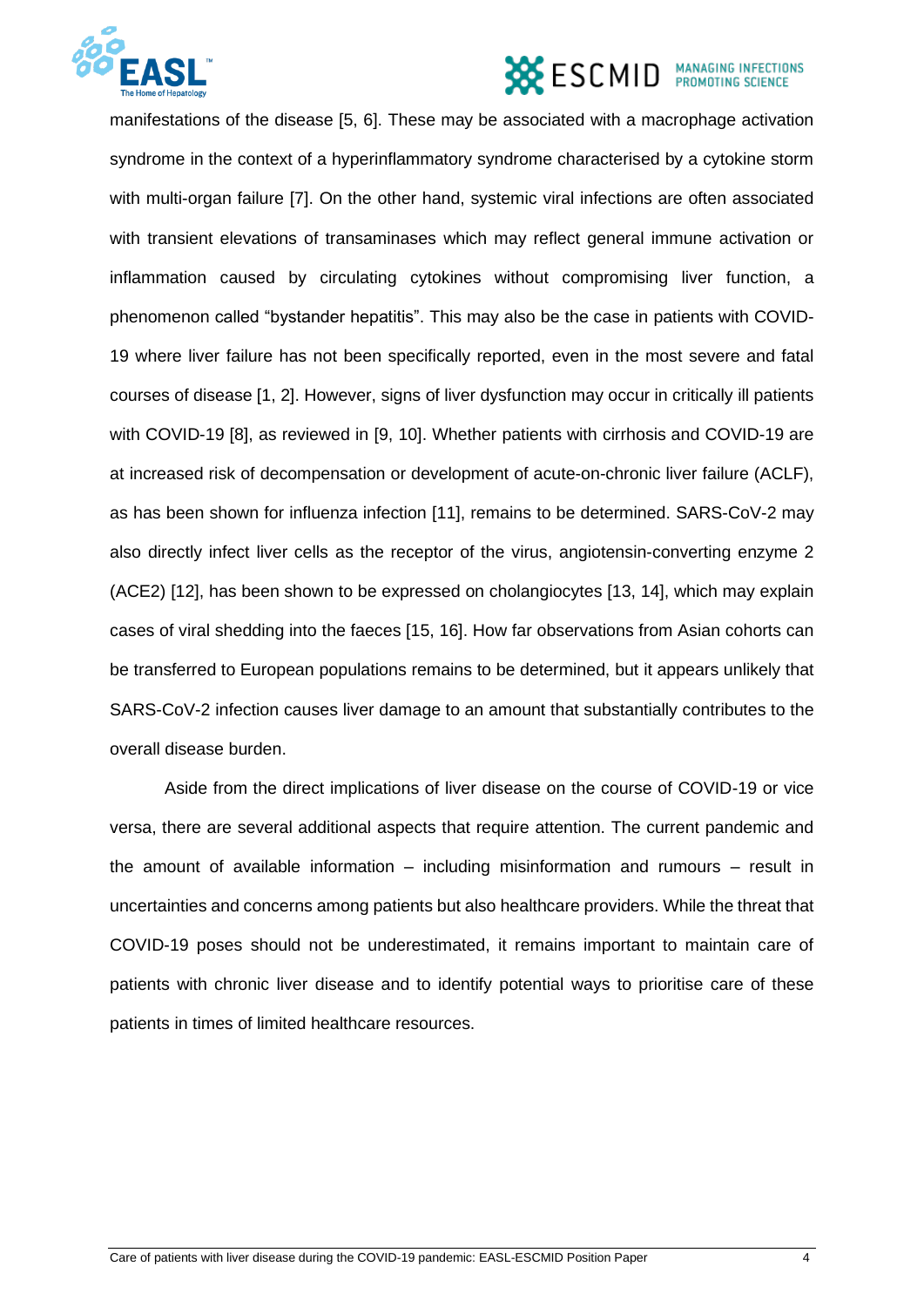



#### **Box 1. Open questions for liver related basic/translational research regarding COVID-19.**

- Hepatobiliary and gastrointestinal tracts as a hub for viral trafficking via liver and biliary excretion into the gastrointestinal tract
- Influence of immunosuppression on course of COVID-19
- Cirrhosis-associated immune dysfunction and emergence of protective immunity
- Innate and adaptive immune activation or exhaustion in COVID-19 and their impact on chronic liver disease
- Risk of SARS-CoV-2 induced hepatic decompensation/ACLF or graft rejection

ACLF, acute-on-chronic liver failure; COVID-19, coronavirus disease 2019; SARS-CoV-2, severe acute respiratory syndrome coronavirus 2.

### **Considerations for patients with chronic liver disease and patients after liver transplantation**

The recommendations provided here address the specific characteristics of patients with liver disease and are meant to provide additional guidance for the care of these patients. General recommendations and guidelines with regards to prevention, diagnosis and treatment of COVID-19 from local authorities should be adhered to.

#### **Outpatient care**

The management and surveillance of patients with advanced liver disease and those receiving immunosuppressive treatment is often performed in larger units or centres. These institutions, however, are currently also COVID-19 hotspots, thus, potentially putting outpatients with chronic liver diseases at risk of nosocomial infections. In addition, hospital staff face challenges such as long working hours and even reduced staffing because of COVID-19 quarantining. Therefore, several factors have to be considered by hepatologists who provide care for these vulnerable patients. Clearly, prioritisation criteria need to be defined for outpatient contacts. The general and specific recommendations provided here (Fig. 1) cannot comprehensively cover all patient cohorts and are not backed up by datasets. Moreover, the precise management of these patients strongly depends on the local COVID-19 burden. In case of COVID-19 in patients with more advanced chronic liver disease, we recommend admission for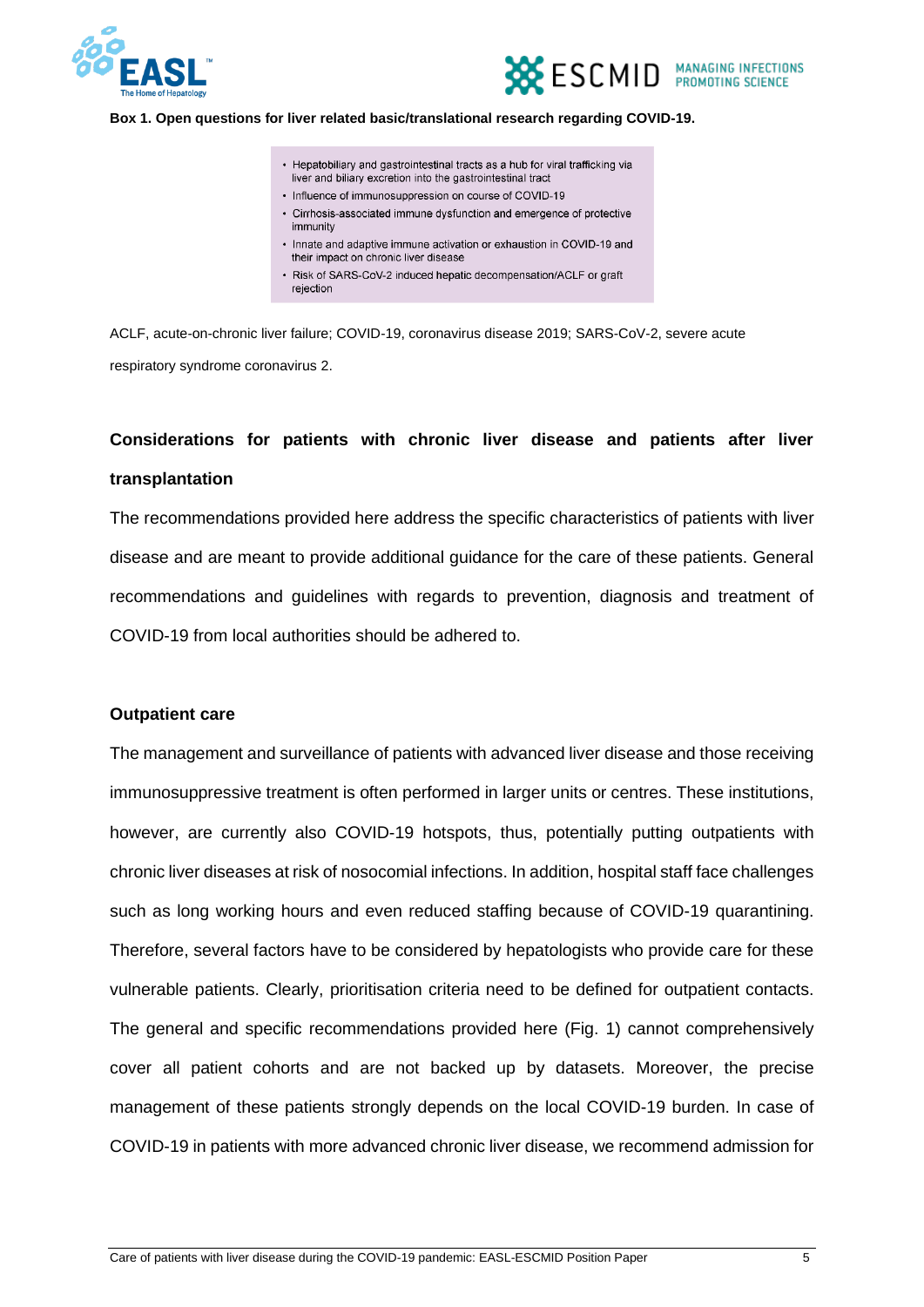



inpatient care depending on the presence of certain risk factors, which is discussed in more

detail in a separate section.



**Fig. 1. Flow chart for the prioritisation of patient care in patients with chronic liver disease**. The individual management of these patients strongly depends on the local COVID-19 burden and officially implemented rules and regulations. In some countries and areas, maintenance of standard care might not be able and transplantation activities might be reduced. COVID-19, coronavirus disease 2019; HCC, hepatocellular carcinoma; NAFLD, nonalcoholic fatty liver disease; NASH, non-alcoholic steatohepatitis; SARS-CoV-2, severe acute respiratory syndrome coronavirus 2.

#### **Reduction of direct exposure**

Physical distancing has been suggested and/or officially implemented in multiple countries across the globe to prevent dissemination of SARS-CoV-2. This measure aims to prevent a rapid increase in SARS-CoV-2 infections in the general population with the overall goal of minimising the number of patients with a severe course of COVID-19 at any one time, enabling healthcare providers to maintain medical/intensive care of these patients. At the same time, vulnerable patient cohorts should be protected from individuals with potential SARS-CoV-2 exposure or infection. Thus, in these patients, the benefits of maintaining patient care have to be weighed against the risk of infection. These considerations require adaption of standard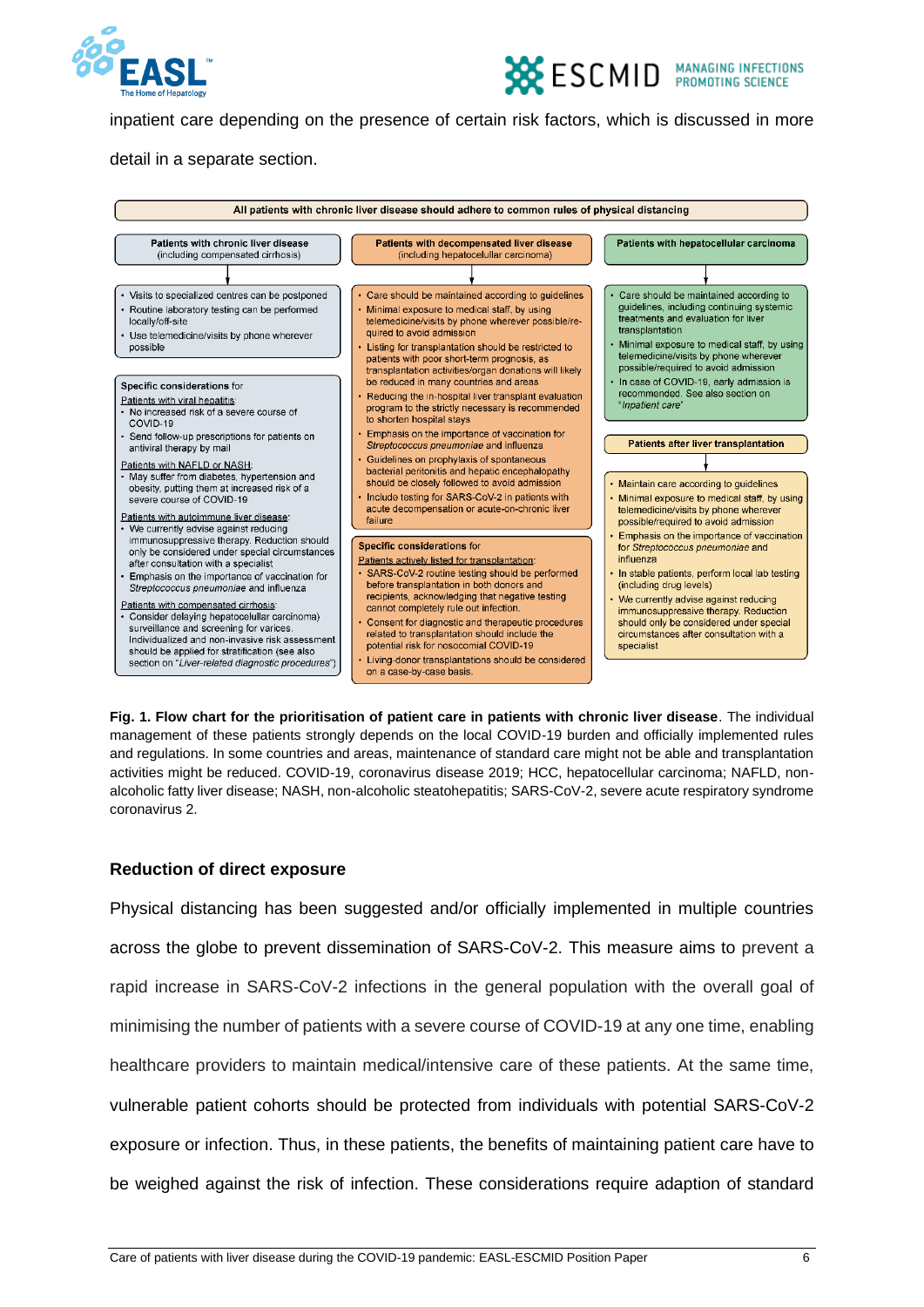

operating procedures for outpatient care, including remodelling of waiting areas to allow sufficient distance between patients, reduction of waiting times and encouraging patients to wait outside wherever possible and eventually be contacted by phone. In addition, exposure to medical staff should be minimised wherever possible.

Face-to-face contact is the basis for the physician-patient relationships and allows physicians to quickly assess the overall condition of the patient. However, due to the amount of individual contacts, physicians are at risk of infection and subsequently also dissemination of the virus. Thus, it seems appropriate to also limit the amount of face-to-face contacts for patients at risk of a more severe course of infection. Technical solutions are available to enable remote physician-patient interactions and their benefits have already been discussed in the context of the COVID-19 pandemic [17]. Health authorities should be urged to equip hospitals with such systems not only to attend to COVID-19 patients who stay in quarantine at home but also to care for patients that need to be protected from a potentially harmful infection and guide them through the pandemic, explaining the future treatment/management strategies/plan and provide advice concerning general prevention measures. The current pandemic clearly underlines the importance of making these technical solutions available to health care providers in order to be better prepared for situations like these in the future.

#### **Patients with compensated liver disease**

#### General considerations:

- Visit at specialised centres can be postponed.
- Use telemedicine visits by phone wherever possible.
- Routine laboratory testing can be performed locally, *e.g.* through primary care physician, and its frequency needs careful individual risk-benefit considerations.

#### Specific considerations: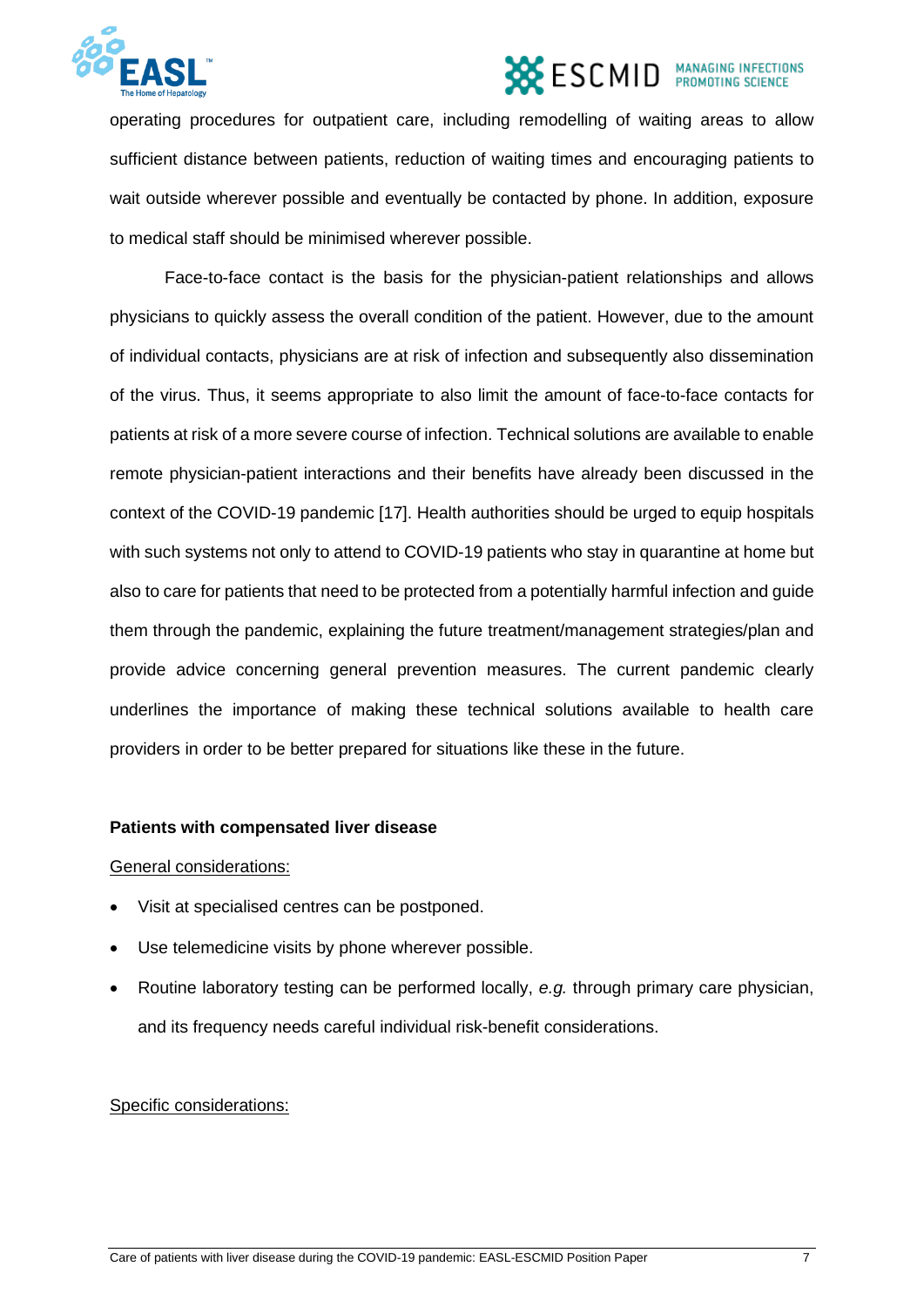

- Chronic viral hepatitis does not appear to increase the risk of a severe course of COVID-19 [1]. Use telemedicine/local laboratory testing for follow-up visits in patients under antiviral therapy, send follow-up-prescriptions by mail.
- Patients with non-alcoholic fatty liver disease (NAFLD) or steatohepatitis (NASH) may suffer from metabolic comorbidities such as diabetes, hypertension and obesity putting them at increased risk of a severe course of COVID-19.
- In patients with autoimmune liver disease, we currently advise against reducing immunosuppressive therapy. Reductions should only be considered under special circumstances (*e.g.* medication-induced lymphopenia, or bacterial/fungal superinfection in case of severe COVID-19) after consultation of a specialist.
- Emphasis on the importance of vaccination for *Streptococcus pneumoniae* and influenza.
- In patients with compensated cirrhosis, consider delaying hepatocellular carcinoma (HCC) surveillance and screening for varices. Non-invasive risk assessment for the presence of varices should be applied for stratification (thrombocyte count or Baveno VI) [18]. See also section on "liver-related diagnostic procedures".

#### **Patients with decompensated liver disease**

#### General considerations:

- Care should be maintained according to guidelines but consider minimal exposure to medical staff, by using telemedicine/visits by phone wherever possible/required to avoid admission.
- Listing for transplantation should be restricted to patients with poor short-term prognosis including those with acute/acute-on-chronic liver failure (ALF/ACLF), high model for endstage liver disease (MELD) score (including exceptional MELDs) and HCC at the upper limits of the Milan criteria, as transplantation activities/organ donations will likely be reduced in many countries and areas.
- Reducing the in-hospital liver transplant evaluation program to the strictly necessary is recommended to shorten the in-hospital stay and also reduce the number of consultations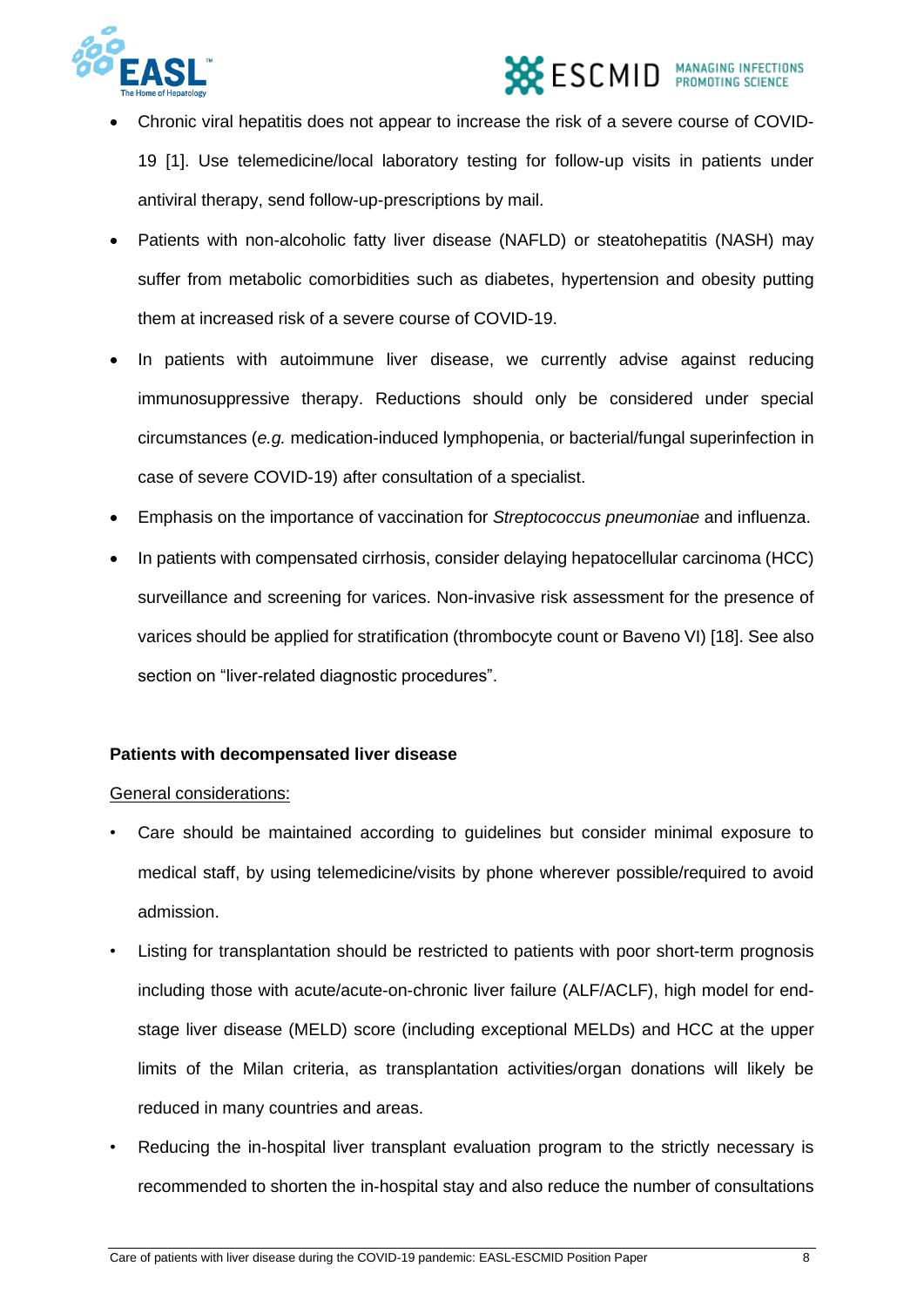



in other departments/clinics (*i.e.* ophthalmologic, dermatologic, dental, neurologic consultations can be done in local outpatient settings).

- Emphasis on the importance of vaccination for *Streptococcus pneumoniae* and influenza.
- Guidelines on prophylaxis of spontaneous bacterial peritonitis and hepatic encephalopathy should be closely followed to prevent decompensation and avoid admission.
- Include testing for SARS-CoV-2 in patients with acute decompensation or ACLF.

#### Specific considerations for patients actively listed for transplantation:

- SARS-CoV-2 routine testing should be performed before transplantation in both donors and recipients, acknowledging that negative testing cannot completely rule out infection.
- Consent for diagnostic and therapeutic procedures related to transplantation should include the potential risk of nosocomial COVID-19.
- Living-donor transplantations should be considered on a case-by-case basis.

#### **Patients with hepatocellular carcinoma**

- Care should be maintained according to guidelines including continuing systemic treatments and evaluation for liver transplantation, but consider minimal exposure to medical staff, by using telemedicine/visits by phone wherever possible/required to avoid admission.
- In case of COVID-19, early admission is recommended. See also section on "inpatient care".

#### **Patients after liver transplantation**

#### General considerations:

- Maintain care according to guidelines, but consider minimal exposure to medical staff, by using telemedicine/visits by phone wherever possible/required to avoid admission.
- Emphasis on the importance of vaccination for *Streptococcus pneumoniae* and influenza.
- In stable patients: perform local laboratory testing (including drug levels).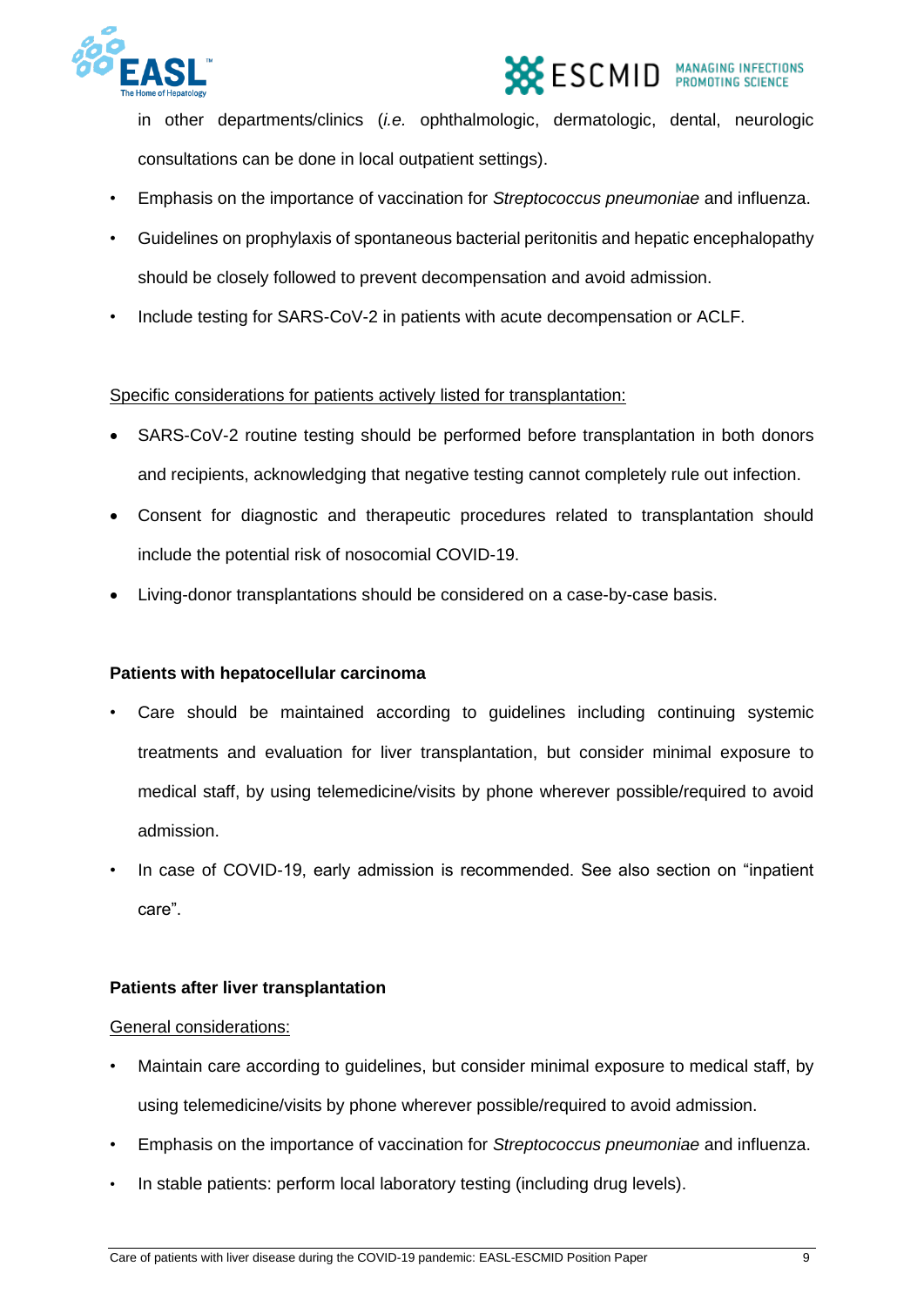



We currently advise against reduction of immunosuppressive therapy. Reduction should only be considered under special circumstances (*e.g.* medication-induced lymphopenia, or bacterial/fungal superinfection in case of severe COVID-19) after consultation of a specialist [19].

#### **Liver-related diagnostic procedures**

#### Endoscopy

*Patients without COVID-19:* Depending on available resources, screening for varices by esophagogastroduodenoscopy (EGD) should be reserved for patients at risk of variceal bleeding, such as patients with a history of variceal bleeding or signs of significant portal hypertension (ascites, thrombocyte count <100,000/µl). Non-invasive risk assessment for the presence of varices should be applied for stratification (thrombocyte count or Baveno VI).

Endoscopic retrograde cholangiography (ERC) for dilatation or stent replacement in patients after liver transplantation or patients with primary sclerosing cholangitis should be performed after careful individual risk-benefit considerations, including risk for nosocomial SARS-CoV-2 infection depending on local COVID-19 burden.

*Patients with COVID-19:* Endoscopic procedures are associated with an increased risk of disseminating SARS-CoV-2. During EGD or ERC, spreading of virus-containing droplets can occur. In addition, shedding of the virus in the faeces increases the risk of dissemination during colonoscopy. Thus, indications for endoscopic procedures in patients with COVID-19 should be limited to emergencies such as gastrointestinal bleeding, bacterial cholangitis or other lifethreatening conditions.

#### Ultrasound (HCC surveillance)

*Patients without COVID-19:* HCC surveillance can be deferred based on available resources (including availability of therapeutic options in case of HCC diagnosis) at the centre and the individual risk assessment. Patients with increased risk, such as patients with elevated alpha-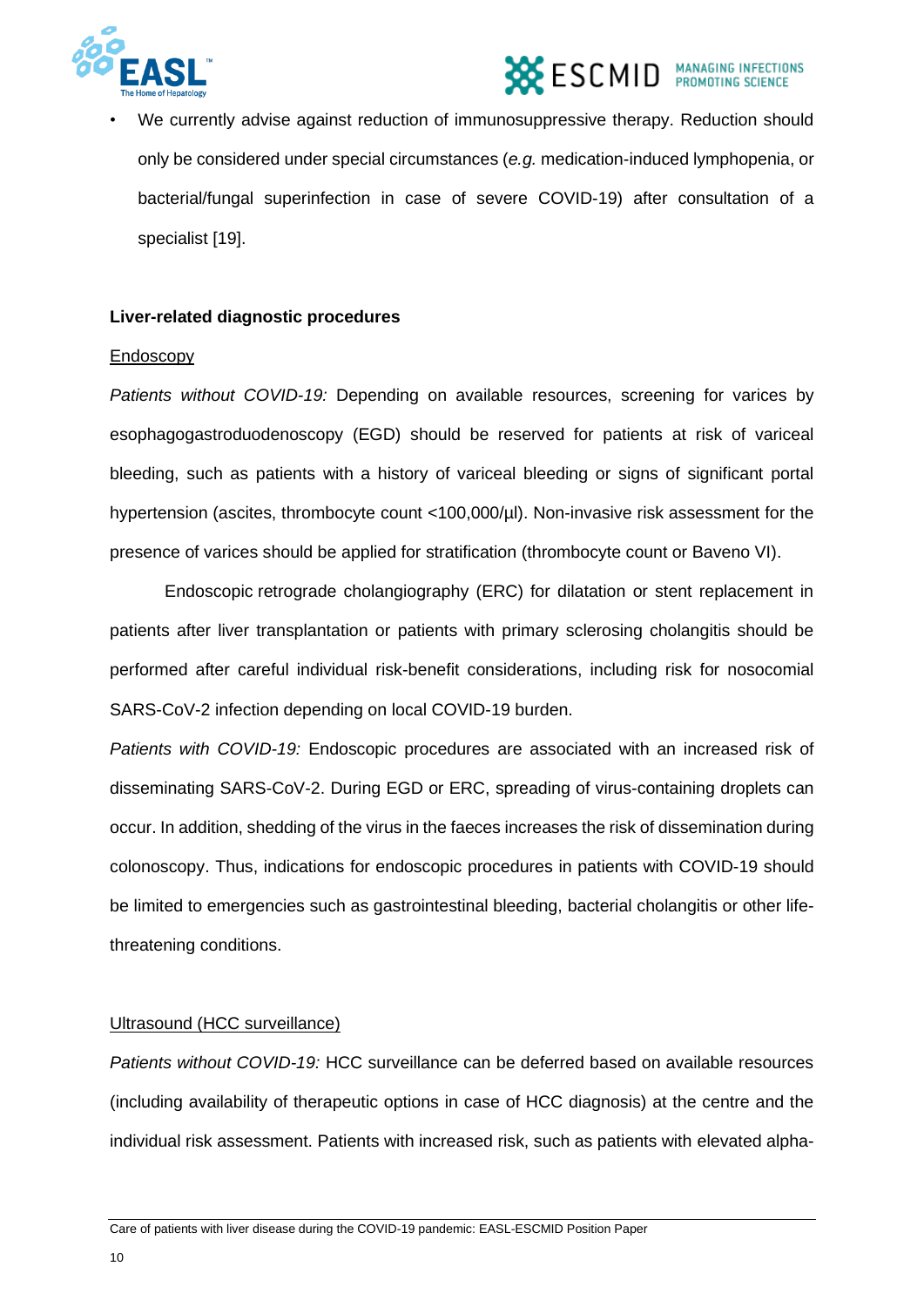



fetoprotein levels, advanced cirrhosis, chronic hepatitis B, NASH/diabetes *etc.*, may be prioritised if resources are limited.

*Patients with COVID-19:* HCC surveillance should be deferred until after recovery.

#### Liver biopsy

*Patients without COVID-19:* Recommendations strongly depend on the local COVID-19 burden and the individual indication for histological assessment.

Biopsy should be deferred in patients with

- NAFLD or chronic viral hepatitis (for grading/staging)
- mildly elevated transaminases (*e.g.* ALT <3x the upper limit of normal [ULN]) of unknown aetiology

Biopsy should be performed in patients with

- strongly elevated transaminases (*e.g*. > ALT >5x ULN) of unknown aetiology (in case of suspected autoimmune liver disease, treatment without histological diagnosis can be considered based on individual risk-benefit considerations)
- liver masses suspicious of malignancy

*Patients with COVID-19:* Liver biopsy should be deferred in most patients as

- treatment/care for COVID-19 outweighs diagnosis of co-existing liver disease
- systemic inflammation associated with COVID-19 will obscure aetiology-specific histologic characteristics
- liver biopsy may represent a risk for viral transmission (although the virus has so far not been detected in liver tissue, the expression of its receptor on cholangiocytes suggests that the virus might be present in the liver as well).

#### **Collaboration with local health care providers and primary care physicians**

The necessity to reduce travel and limit visits in specialised centres is a challenge for liver disease patients and local health care providers alike. In order to facilitate decentralised care for these patients, close collaborations between specialised hepatologists and local health care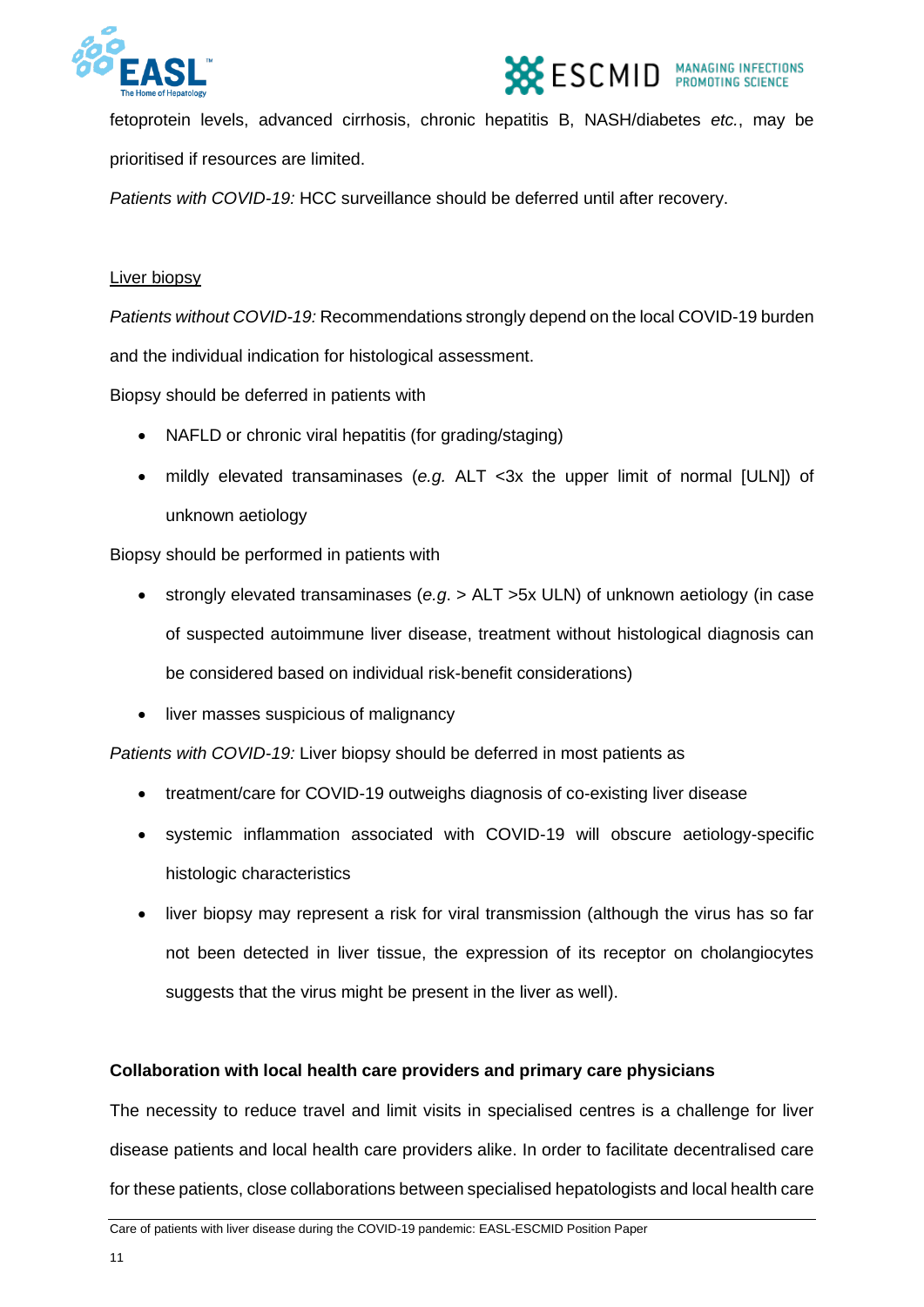



providers is required. This pertains to several factors such as communication of immunosuppressive target levels in patients after liver transplantation, management of patients with severe ALT elevations of unknown aetiologies and others. Thus, we recommend that specialised centres provide easily accessible contact information for local health care providers to facilitate fast and uncomplicated collaboration for the benefit of patients with liver diseases.

#### **Inpatient care**

Many patients with chronic liver disease will continue to require inpatient care during the COVID-19 crisis for decompensation, cholangitis, rejection or other complications. General measures to prevent SARS-CoV-2 exposure and infection will be of utmost importance for these patients. Depending on the local infrastructure, implementation of COVID-19-clean wards or hospitals is warranted. However, based on the local COVID-19-burden, a sharp separation of "clean" and "dirty" wards/hospitals may not be sustainable, although recent evidence provides somewhat reassuring data regarding the absence of environmental contamination with SARS-CoV-2 RNA of inanimate surfaces outside patient rooms [20]. Wherever possible, patients with chronic liver disease requiring inpatient care for non-COVID-19 causes should be admitted to COVID-19-clean wards or hospitals. As these institutions may not be able to provide specialised hepatology-care, similar to our recommendations on outpatient care, we recommend that specialised centres provide easily accessible contact information to facilitate immediate hepatology consultations.

However, due to the contagiousness of the virus, patients with underlying liver disease will become infected and will subsequently require inpatient care for COVID-19. With regards to nosocomial-infections, recent observations from Spain that compared patient characteristics between patients with community-acquired influenza and nosocomial-acquired influenza could not detect a significant difference between these cohorts with regards to underlying chronic liver disease [21]. Whether these observations will also hold up in the context of the COVID-19 pandemic remains to be proven. Until further evidence emerges, we recommend that patients with chronic liver disease and COVID-19 are admitted for inpatient care if they have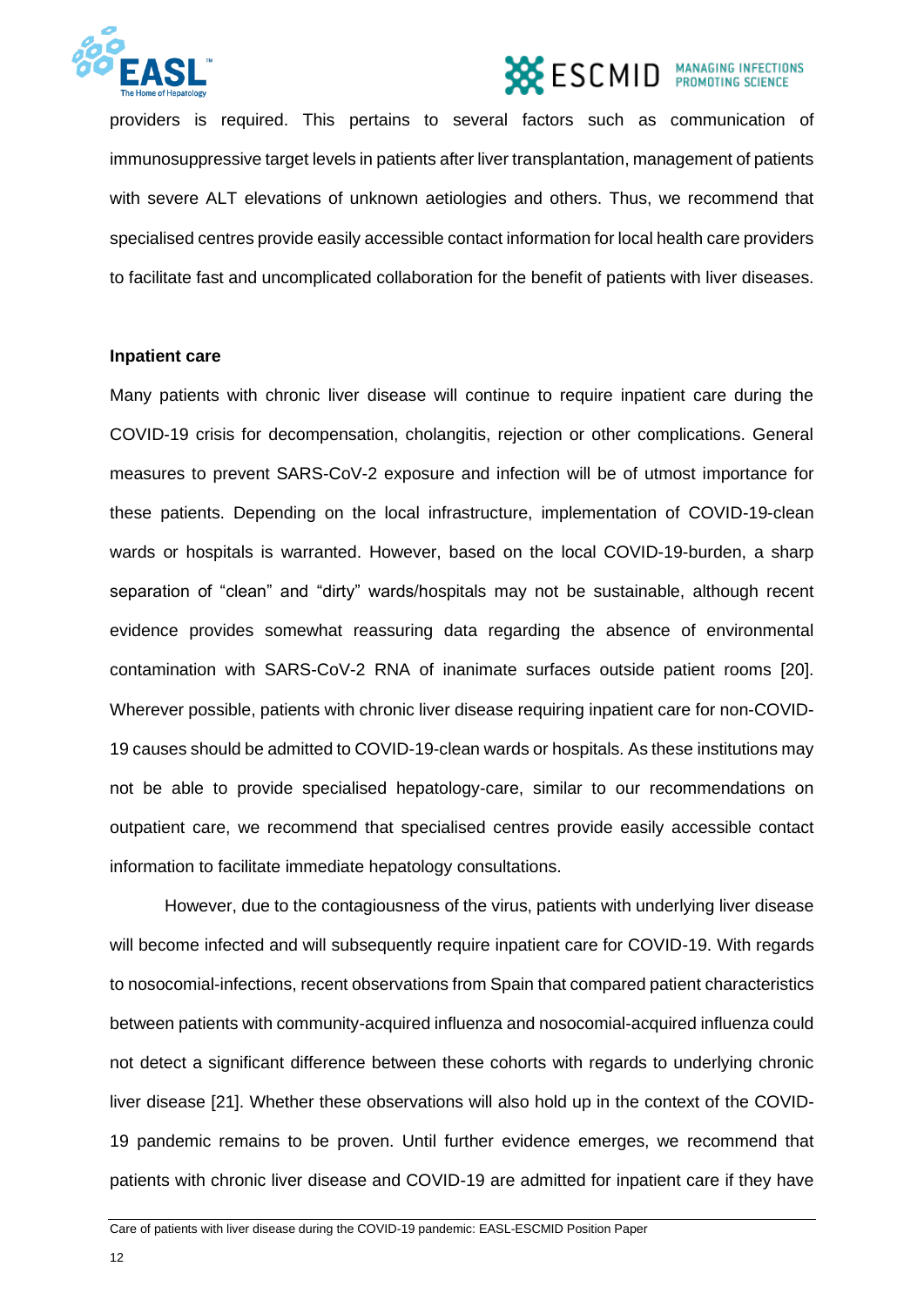



additional risk factors for a more severe COVID-19 course like hypertension, diabetes or

obesity, cirrhosis, HCC or a post-transplant status.

#### **Table 1. Selected repurposed drugs that have been suggested/discussed for the treatment of COVID-19 and considerations for patients with liver disease or after liver transplantation.**

| <b>Drug</b>                                               | Mechanism of action, rationale<br>for COVID-19                                                                                                                                                                                                                            | Considerations for patients with liver diseases or<br>after liver transplantation                                                                                                                                                                                                                                                                                                                                                                                                                                                                                                   |
|-----------------------------------------------------------|---------------------------------------------------------------------------------------------------------------------------------------------------------------------------------------------------------------------------------------------------------------------------|-------------------------------------------------------------------------------------------------------------------------------------------------------------------------------------------------------------------------------------------------------------------------------------------------------------------------------------------------------------------------------------------------------------------------------------------------------------------------------------------------------------------------------------------------------------------------------------|
| Remdesivir                                                | NUC/viral RNA polymerase<br>$\bullet$<br>inhibitor (completed phase III<br>for Ebola treatment)<br>Inhibits SARS-CoV-2 in vitro<br>[24]<br>• Case reports with COVID-19<br>[26]                                                                                           | No relevant drug-interactions expected [34]<br>$\bullet$<br>No experience in liver cirrhosis but a NUC might<br>be safer than other drug classes based on<br>experience with NUCs in chronic hepatitis B and C<br>• Liver toxicity (TALT) possible                                                                                                                                                                                                                                                                                                                                  |
| Chloroquine/hydroxychloroquine<br>$[35] \pm$ azithromycin | Interference with the cellular<br>$\bullet$<br>receptor ACE2 [24]<br>Endosomal acidification<br>$\bullet$<br>fusion inhibitor<br>Generally used for treatment<br>of malaria and amoebiasis<br>In vitro and in vivo data [32,<br>$\bullet$<br>361                          | Exclude G6PD deficiency before application<br>$\bullet$<br>Drug-interactions with immunosuppressive drugs:<br>close monitoring of drug level is required for<br>cyclosporine, tacrolimus, sirolimus, everolimus [34]<br>Hydroxychloroquine therapy has not been<br>$\bullet$<br>associated with ALT abnormalities and is an<br>extremely rare cause of clinically apparent acute<br>liver injury (LiverTox).                                                                                                                                                                        |
| Lopinavir/ritonavir                                       | Lopinavir/ritonavir are<br>$\bullet$<br>approved PIs for HIV<br>In vitro data, experience in<br>$\bullet$<br>patients with SARS, case<br>reports with COVID-19 [37]<br>No proven efficacy in vivo in<br>severe COVID-19 [28]<br>Many centres have<br>discontinued its use | Known and well-studied drug-interactions with<br>$\bullet$<br>immunosuppressive drugs. mTOR inhibitors<br>(sirolimus, everolimus) should not be co-<br>administered, close monitoring of drug level are<br>required for calcineurin-inhibitors (cyclosporin,<br>tacrolimus) [34]<br>Data for patients with liver cirrhosis exist [38]<br>$\bullet$<br>The risk of lopinavir-associated hepatotoxicity in<br>patients with very advanced liver disease is low<br>Based on experience with PIs in HCV, patients<br>$\bullet$<br>with decompensated cirrhosis should not be<br>treated |
| Tocilizumab                                               | Humanised mAb targeting<br>interleukin-6 receptor<br>Treat cytokine release<br>syndrome observed in<br>COVID-19 [7]                                                                                                                                                       | ALT elevations are frequent but clinically<br>$\bullet$<br>apparent liver injury with jaundice seem to be rare<br>$[39]$<br>• Patients with decompensated cirrhosis should not<br>be treated<br>Consider risk of HBV reactivation [40]<br>$\bullet$                                                                                                                                                                                                                                                                                                                                 |
| Methylprednisolone (steroids)                             | Corticosteroids bind nuclear<br>$\bullet$<br>receptors to dampen<br>proinflammatory cytokines<br>Mostly used in patients with<br>$\bullet$<br>septic shock<br>• Currently NOT recommended<br>by WHO [41]                                                                  | The risk of other infections (e.g. SBP) and viral<br>$\bullet$<br>shedding may increase in patents with<br>decompensated liver cirrhosis<br>• Consider antimicrobial prophylaxis<br>• Consider risk of HBV reactivation                                                                                                                                                                                                                                                                                                                                                             |
| Convalescent plasma                                       | Case reports with COVID-19<br>$\bullet$<br>$[42]$                                                                                                                                                                                                                         | No experience in patients with chronic liver<br>$\bullet$<br>disease                                                                                                                                                                                                                                                                                                                                                                                                                                                                                                                |
| Umifenovir (Arbidol)*                                     | May inhibit viral entry into<br>$\bullet$<br>target cells and stimulate the<br>immune response, used to<br>treat influenza in some<br>countries [31]                                                                                                                      | • Possible drug interactions between arbidol and<br>CYP3A4 inhibitors and inducers [43]<br>• Potentially metabolised in liver and intestines in<br>humans. Caution in patients with liver cirrhosis                                                                                                                                                                                                                                                                                                                                                                                 |
| Favipiravir/favilavir*                                    | Guanine analogue, RNA-<br>$\bullet$<br>dependent RNA polymerase<br>(RdRp)- inhibitor, approved<br>for influenza in Japan<br>Preliminary results from a<br>$\bullet$<br>study with 80 COVID-19<br>patients [31]                                                            | Metabolised by aldehyde oxidase and xanthine<br>oxidase. CYP450 isoenzymes are not involved in<br>the metabolism<br>Elevation of ALT and AST possible.<br>$\bullet$<br>No data in cirrhosis available                                                                                                                                                                                                                                                                                                                                                                               |
| Sofosbuvir*<br>maybe combination with<br>ribavirin        | Nucleotide analogue, RdRp-<br>$\bullet$<br>inhibitor<br>Approved for treatment of<br>$\bullet$<br>chronic hepatitis C<br>In vitro data show binding to<br>$\bullet$<br>SARS-CoV-2 RdRp [44]                                                                               | Good experience in patients with chronic hepatitis<br>$\bullet$<br>C including patients with decompensated cirrhosis<br>For drug-interaction details see [45]<br>$\bullet$<br>Ribavirin may cause severe haemolytic anaemia<br>$\bullet$                                                                                                                                                                                                                                                                                                                                            |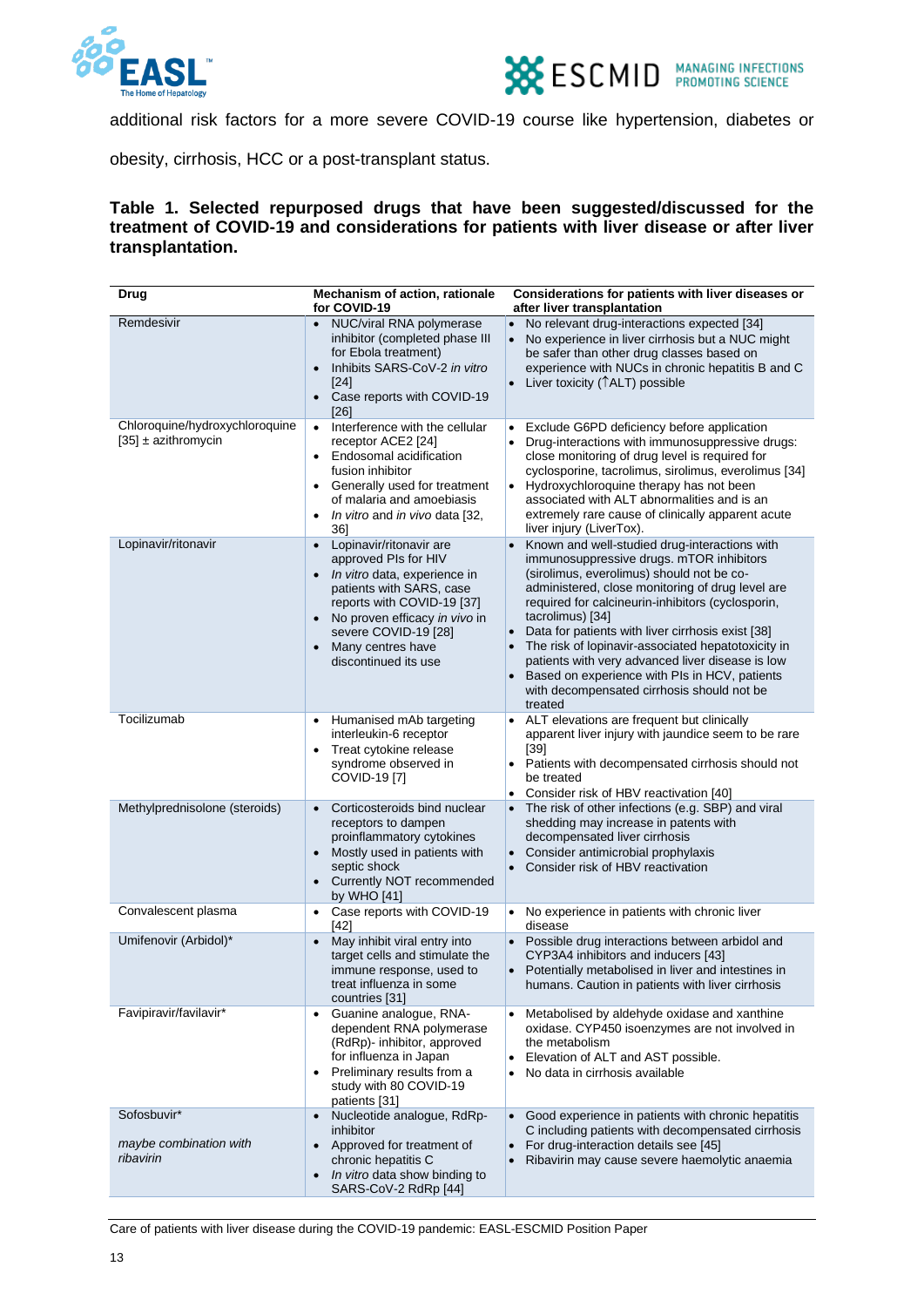



| Baricitinib* | Janus kinase inhibitor, might<br>٠<br>interrupt endocytosis of the<br>virus and intracellular<br>assembly of virus particles<br>[46]<br>Could affect both<br>inflammation and cellular viral<br>entry                            | • Associated with transient and usually mild<br>elevations of ALT [47]<br>Patients with decompensated cirrhosis should not<br>$\bullet$<br>be treated                                                                                     |
|--------------|----------------------------------------------------------------------------------------------------------------------------------------------------------------------------------------------------------------------------------|-------------------------------------------------------------------------------------------------------------------------------------------------------------------------------------------------------------------------------------------|
| Camostat*    | Blocks serine protease<br>$\bullet$<br>TMPRSS2 in vitro which is<br>required for S protein priming<br>[48]<br>Licensed in Japan for<br>treatment of chronic<br>pancreatitis                                                      | Patients with chronic viral hepatitis and cirrhosis<br>are excluded from clinical trial for chronic<br>pancreatitis [49].<br>Drug-interactions unknown                                                                                    |
| Emapalumab*  | mAb targeting interferon-<br>٠<br>gamma<br>Treat cytokine release<br>$\bullet$<br>syndrome observed in<br>COVID-19 [7]<br>Approved for<br>haemophagocytic<br>lymphohistiocytosis<br>Clinical trials for COVID-19<br>planned [50] | Associated with mild and transient ALT elevations<br>typically arising a few weeks after start of<br>treatment<br>Risk of reactivation of tuberculosis, pneumocystis<br>jirovecii, herpes zoster<br>Risk of HBV reactivation may be lower |
| Anakinra*    | Interleukin 1 receptor<br>antagonist<br>Clinical trials for COVID-19<br>planned [50]                                                                                                                                             | Minimal hepatic metabolism                                                                                                                                                                                                                |

ACE2, angiotensin-converting enzyme 2; ALT, alanine aminotransferase; AST, aspartate aminotransferase; COVID-19, coronavirus disease 2019; NUC, nucleoside analogue; PIs, protease inhibitors; RdRp, RNA-dependent RNA polymerase; SARS-CoV-2, severe acute respiratory syndrome coronavirus 2. This list is not intended to give treatment recommendations. The evidence to use these drugs is low. Multiple RCTs for the above-mentioned drugs and some other drugs are ongoing in patients with SARS-CoV-2 infection. \*These drugs are listed to include the most frequently discussed compounds for COVID-19. These drugs may lack clinical efficacy, and some have been considered based on *in vitro* observations or their mode of action.

#### **Treatment considerations for COVID-19**

Although there are currently no drugs approved for SARS-CoV-2, several repurposed drugs have been tested in recent weeks and many of them are still under investigation (see Table 1) [22]. Remdesivir acts as an adenosine-analogue that induces RNA chain termination and was initially developed as an antiviral agent against Ebola [23]. It has recently been shown to inhibit a clinical isolate of SARS-CoV-2 *in vitro* [24] and to reduce disease severity of the related MERS-CoV-infection in a non-human primate model *in vivo* [25]. In addition, several reports have suggested clinical efficacy in patients suffering from COVID-19 [26, 27]. Clinical trials are ongoing to further evaluate efficacy in affected patients. Although ritonavir-boosted lopinavir showed some antiviral effect on SARS-CoV-2 *in vitro*, a recently published clinical trial in patients with severe COVID-19 showed no effect *in vivo* compared to no treatment [28]. Other drugs currently under evaluation include chloroquine phosphate or hydroxychloroquine [29].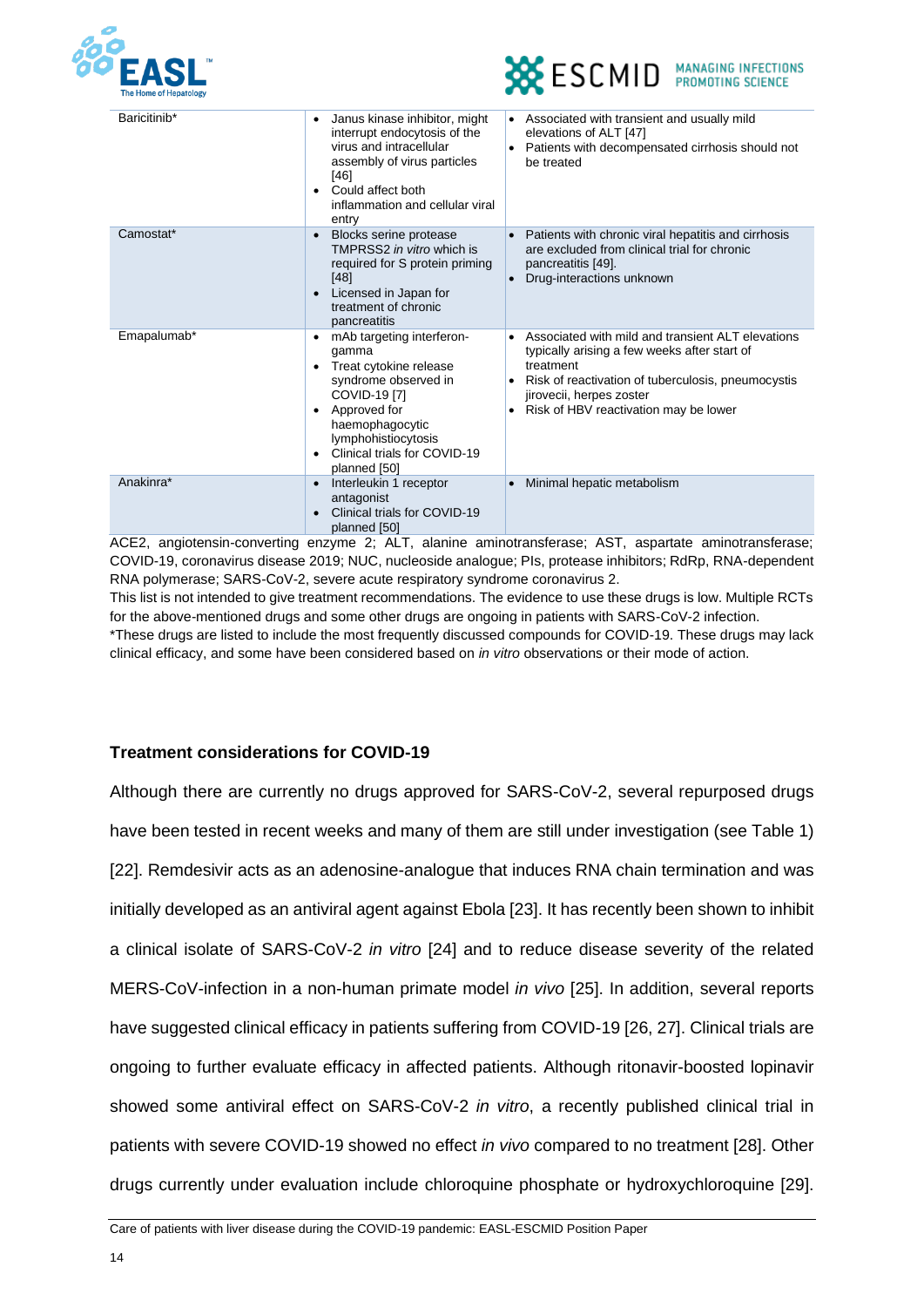

Chloroquine has shown antiviral efficacy against SARS-CoV-2 *in vitro* through interference with the ACE2-receptor mediated endocytosis and is widely used in the treatment of patients with severe COVID-19 as monotherapy, but also in combination with azithromycin [24, 30-32]. The administration of any of these compounds to infected patients will remain an individual decision as efficacy and optimal timing remain to be clarified. However, with regards to patients with chronic liver disease, possible adverse events have to be kept in mind. This is particularly important with respect to drug-interactions in patients with certain immunosuppressive therapies where drug levels of cyclosporine, tacrolimus, sirolimus or everolimus will have to be closely monitored. In addition, patients with impaired liver function are at high risk of drug toxicities, *i.e.* in patients with Child-Pugh B/C cirrhosis. Table 1 summarises some considerations with regards to potential toxicities in these patients. It is also important to stress that all the drugs currently under investigation are not approved for SARS-CoV-2. However, given that early initiation of antiviral therapy is known to blunt the course of influenza, it is reasonable to assume that early treatment initiation might also be beneficial to prevent severe pneumonia in COVID-19. Thus, in patients with liver disease and risk factors for a severe course of the disease, we recommend inclusion into early antiviral treatment programmes or clinical trials that might be active at different centres.

#### General considerations for patients with chronic liver disease and COVID-19:

- Consider early admission according to the presence of additional risk factors and inclusion in clinical trials and (experimental) antiviral therapy of COVID-19 following local guidelines (see Table 1 for guidance with regards to CLD)
- Prevent acetaminophen overdosing (2–3 g/day is considered safe in patients with cirrhosis without active alcohol consumption [33])
- Do not administer non-steroidal anti-inflammatory drugs in patients with cirrhosis and portal hypertension [33]
- See also section on "liver-related diagnostic procedures" for recommendations on endoscopy, HCC surveillance and liver biopsy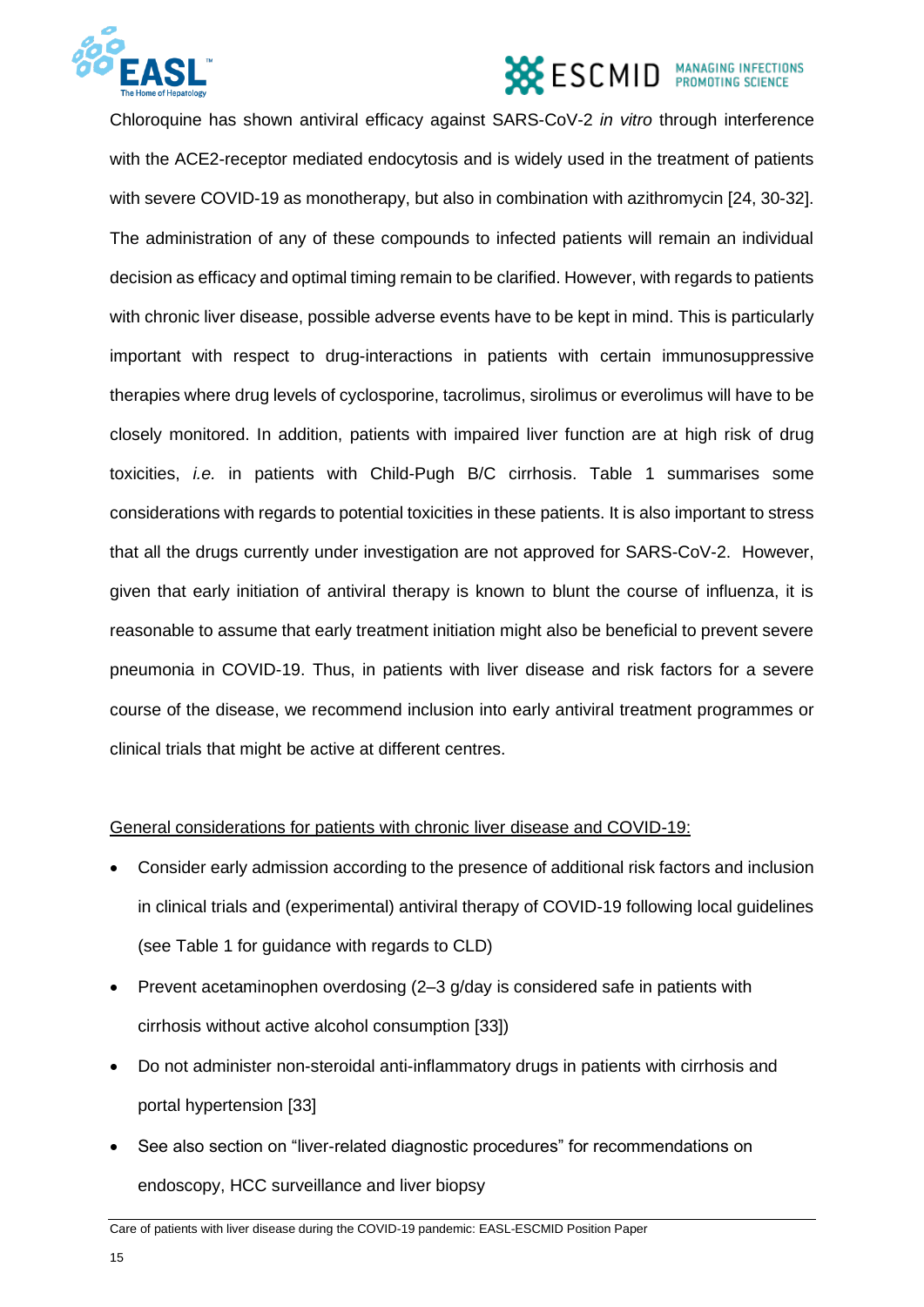



#### Specific considerations for patients with chronic liver disease and COVID-19:

- In patients with decompensated cirrhosis, treatment for cirrhosis-associated complications such as portal hypertension, ascites, hepatic encephalopathy, spontaneous bacterial peritonitis *etc.* should be continued
- In patients with HCC, locoregional therapies should be postponed whenever possible and immune-checkpoint inhibitor therapy temporarily withdrawn. The decision on whether to continue (reduced dose) kinase inhibitors in non-severe COVID-19 should be taken on a case-by-case basis.
- In patients after liver transplantation, dose adjustment of calceurin- and/or mTORinhibitors might be required depending on the antiviral therapy initiated (Table 1).

#### **Acknowledgement**

We thank Benjamin Maasoumy for critically reviewing the manuscript and providing valuable

comments.

#### **References**

- [1] Guan W-j, Ni Z-y, Hu Y, Liang W-h, Ou C-q, He J-x, et al. Clinical Characteristics of Coronavirus Disease 2019 in China. New England Journal of Medicine 2020.
- [2] Zhou F, Yu T, Du R, Fan G, Liu Y, Liu Z, et al. Clinical course and risk factors for mortality of adult inpatients with COVID-19 in Wuhan, China: a retrospective cohort study. The Lancet 2020.
- [3] Yang J, Zheng Y, Gou X, Pu K, Chen Z, Guo Q, et al. Prevalence of comorbidities in the novel Wuhan coronavirus (COVID-19) infection: a systematic review and meta-analysis. International Journal of Infectious Diseases 2020.
- [4] Albillos A, Lario M, Álvarez-Mon M. Cirrhosis-associated immune dysfunction: Distinctive features and clinical relevance. Journal of Hepatology 2014;61:1385-1396.
- [5] Xu Z, Shi L, Wang Y, Zhang J, Huang L, Zhang C, et al. Pathological findings of COVID-19 associated with acute respiratory distress syndrome. The Lancet Respiratory Medicine 2020.
- [6] Li X, Geng M, Peng Y, Meng L, Lu S. Molecular immune pathogenesis and diagnosis of COVID-19. Journal of Pharmaceutical Analysis 2020.
- [7] Mehta P, McAuley DF, Brown M, Sanchez E, Tattersall RS, Manson JJ. COVID-19: consider cytokine storm syndromes and immunosuppression. The Lancet 2020.
- [8] Yang X, Yu Y, Xu J, Shu H, Xia Ja, Liu H, et al. Clinical course and outcomes of critically ill patients with SARS-CoV-2 pneumonia in Wuhan, China: a single-centered, retrospective, observational study. The Lancet Respiratory Medicine 2020.
- [9] Zhang C, Shi L, Wang F-S. Liver injury in COVID-19: management and challenges. The Lancet Gastroenterology & Hepatology 2020.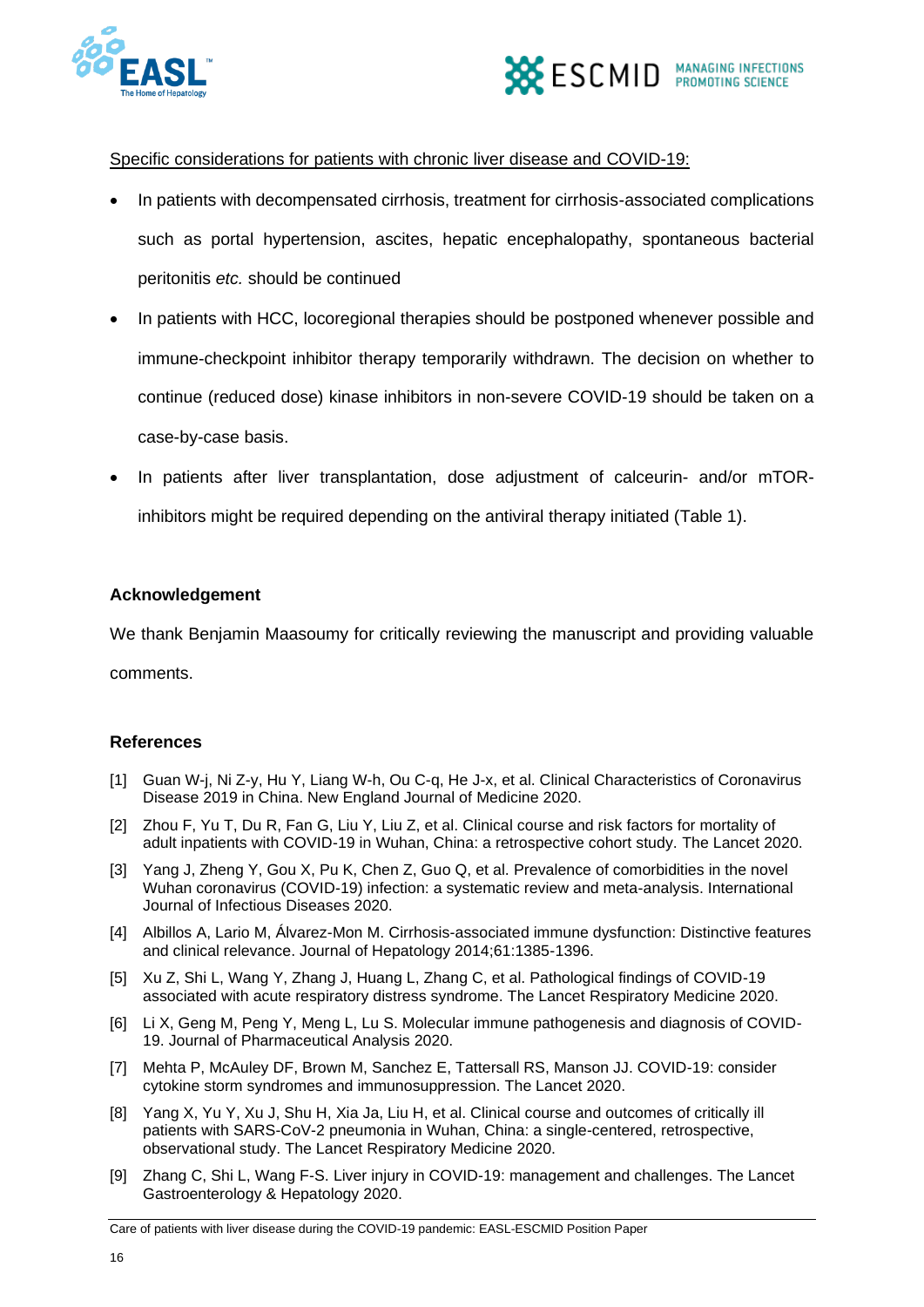



- [10] Xu L, Liu J, Lu M, Yang D, Zheng X. Liver injury during highly pathogenic human coronavirus infections. Liver International 2020;n/a.
- [11] Schütte A, Ciesek S, Wedemeyer H, Lange CM. Influenza virus infection as precipitating event of acute-on-chronic liver failure. Journal of Hepatology 2019;70:797-799.
- [12] Walls AC, Park Y-J, Tortorici MA, Wall A, McGuire AT, Veesler D. Structure, Function, and Antigenicity of the SARS-CoV-2 Spike Glycoprotein. Cell 2020.
- [13] Chai X, Hu L, Zhang Y, Han W, Lu Z, Ke A, et al. Specific ACE2 Expression in Cholangiocytes May Cause Liver Damage After 2019-nCoV Infection. bioRxiv 2020:2020.2002.2003.931766.
- [14] Xu H, Zhong L, Deng J, Peng J, Dan H, Zeng X, et al. High expression of ACE2 receptor of 2019 nCoV on the epithelial cells of oral mucosa. International Journal of Oral Science 2020;12:8.
- [15] Yeo C, Kaushal S, Yeo D, Enteric involvement of coronaviruses: is faecal–oral transmission of SARS-CoV-2 possible? The Lancet Gastroenterology & Hepatology 2020;5:335- 337.
- [16] Gu J, Han B, Wang J. COVID-19: Gastrointestinal manifestations and potential fecal-oral transmission. Gastroenterology 2020.
- [17] Hollander JE, Carr BG. Virtually Perfect? Telemedicine for Covid-19. New England Journal of Medicine 2020.
- [18] Maurice JB, Brodkin E, Arnold F, Navaratnam A, Paine H, Khawar S, et al. Validation of the Baveno VI criteria to identify low risk cirrhotic patients not requiring endoscopic surveillance for varices. Journal of Hepatology 2016;65:899-905.
- [19] Zhu L, Xu X, Ma K, Yang J, Guan H, Chen S, et al. Successful recovery of COVID-19 pneumonia in a renal transplant recipient with long-term immunosuppression. American Journal of Transplantation 2020;n/a.
- [20] Colaneri M, Seminari E, Piralla A, Zuccaro V, Filippo AD, Baldanti F, et al. Lack of SARS-CoV-2 RNA environmental contamination in a tertiary referral hospital for infectious diseases in Northern Italy. Journal of Hospital Infection.
- [21] Godoy P, Torner N, Soldevila N, Rius C, Jane M, Martínez A, et al. Hospital-acquired influenza infections detected by a surveillance system over six seasons, from 2010/2011 to 2015/2016. BMC Infectious Diseases 2020;20:80.
- [22] Harrison C. Coronavirus puts drug repurposing on the fast track. 2020 [cited March 12th 2020]; Available from:<https://www.nature.com/articles/d41587-020-00003-1>
- [23] Warren TK, Jordan R, Lo MK, Ray AS, Mackman RL, Soloveva V, et al. Therapeutic efficacy of the small molecule GS-5734 against Ebola virus in rhesus monkeys. Nature 2016;531:381-385.
- [24] Wang M, Cao R, Zhang L, Yang X, Liu J, Xu M, et al. Remdesivir and chloroquine effectively inhibit the recently emerged novel coronavirus (2019-nCoV) in vitro. Cell Research 2020;30:269- 271.
- [25] de Wit E, Feldmann F, Cronin J, Jordan R, Okumura A, Thomas T, et al. Prophylactic and therapeutic remdesivir (GS-5734) treatment in the rhesus macaque model of MERS-CoV infection. Proceedings of the National Academy of Sciences 2020:201922083.
- [26] Holshue ML, DeBolt C, Lindquist S, Lofy KH, Wiesman J, Bruce H, et al. First Case of 2019 Novel Coronavirus in the United States. New England Journal of Medicine 2020;382:929-936.
- [27] Sheahan TP, Sims AC, Leist SR, Schäfer A, Won J, Brown AJ, et al. Comparative therapeutic efficacy of remdesivir and combination lopinavir, ritonavir, and interferon beta against MERS-CoV. Nature Communications 2020;11:222.
- [28] Cao B, Wang Y, Wen D, Liu W, Wang J, Fan G, et al. A Trial of Lopinavir–Ritonavir in Adults Hospitalized with Severe Covid-19. New England Journal of Medicine 2020.
- [29] Gao J, Tian Z, Yang X. Breakthrough: Chloroquine phosphate has shown apparent efficacy in treatment of COVID-19 associated pneumonia in clinical studies. BioScience Trends 2020;advpub.
- [30] Li G, De Clercq E. Therapeutic options for the 2019 novel coronavirus (2019-nCoV). Nat Rev Drug Discov 2020;19:149-150.

Care of patients with liver disease during the COVID-19 pandemic: EASL-ESCMID Position Paper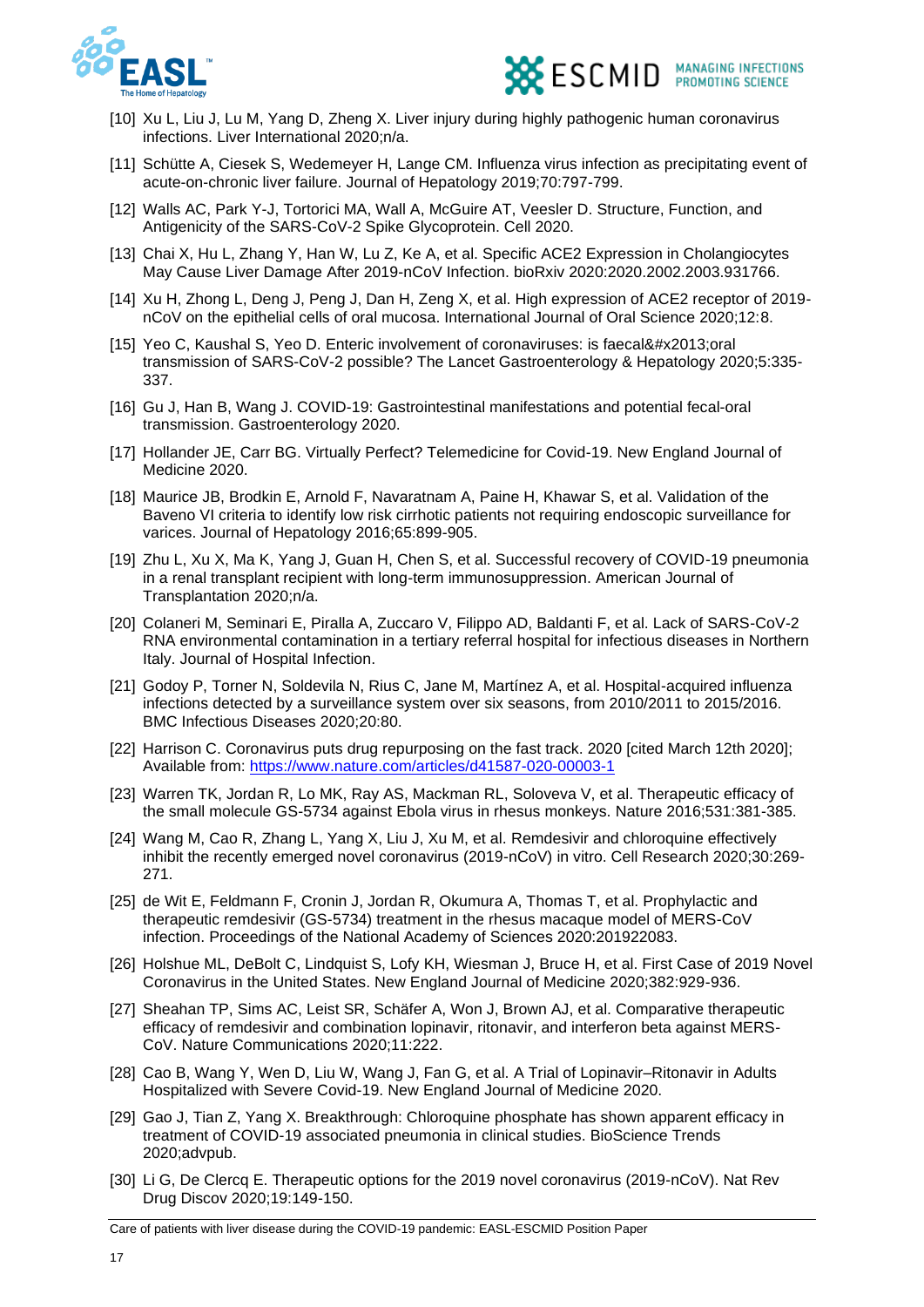



- [31] Dong L, Hu S, Gao J. Discovering drugs to treat coronavirus disease 2019 (COVID-19). Drug Discoveries & Therapeutics 2020;14:58-60.
- [32] Gautret P, Lagier J-C, Parola P, Hoang VT, Meddeb L, Mailhe M, et al. Hydroxychloroquine and azithromycin as a treatment of COVID-19: results of an open-label non-randomized clinical trial. International Journal of Antimicrobial Agents 2020:105949.
- [33] Chandok N, Watt KDS. Pain Management in the Cirrhotic Patient: The Clinical Challenge. Mayo Clinic Proceedings 2010;85:451-458.
- [34] COVID-19 Drug interactions. 2020 [cited March 16th 2020]; Available from: [http://www.covid19](http://www.covid19-druginteractions.org/) [druginteractions.org/](http://www.covid19-druginteractions.org/)
- [35] [Expert consensus on chloroquine phosphate for the treatment of novel coronavirus pneumonia]. Zhonghua jie he he hu xi za zhi = Zhonghua jiehe he huxi zazhi = Chinese journal of tuberculosis and respiratory diseases 2020;43:E019.
- [36] Al-Bari MAA. Targeting endosomal acidification by chloroquine analogs as a promising strategy for the treatment of emerging viral diseases. Pharmacology Research & Perspectives 2017;5:e00293.
- [37] Young BE, Ong SWX, Kalimuddin S, Low JG, Tan SY, Loh J, et al. Epidemiologic Features and Clinical Course of Patients Infected With SARS-CoV-2 in Singapore. JAMA 2020.
- [38] Casado JL, Del Palacio M, Moya J, Rodriguez JM, Moreno A, Perez-Elías MJ, et al. Safety and Pharmacokinetics of Lopinavir in HIV/HCV Coinfected Patients with Advanced Liver Disease. HIV Clinical Trials 2011;12:235-243.
- [39] Genovese MC, Kremer JM, van Vollenhoven RF, Alten R, Scali JJ, Kelman A, et al. Transaminase Levels and Hepatic Events During Tocilizumab Treatment: Pooled Analysis of Long-Term Clinical Trial Safety Data in Rheumatoid Arthritis. Arthritis & Rheumatology 2017;69:1751-1761.
- [40] Chen L-F, Mo Y-Q, Jing J, Ma J-D, Zheng D-H, Dai L. Short-course tocilizumab increases risk of hepatitis B virus reactivation in patients with rheumatoid arthritis: a prospective clinical observation. International Journal of Rheumatic Diseases 2017;20:859-869.
- [41] WHO. Clinical management of severe acute respiratory infection (SARI) when COVID-19 disease is suspected. 2020 [cited; Available from: [https://www.who.int/publications-detail/clinical](https://www.who.int/publications-detail/clinical-management-of-severe-acute-respiratory-infection-when-novel-coronavirus-(ncov)-infection-is-suspected)[management-of-severe-acute-respiratory-infection-when-novel-coronavirus-\(ncov\)-infection-is](https://www.who.int/publications-detail/clinical-management-of-severe-acute-respiratory-infection-when-novel-coronavirus-(ncov)-infection-is-suspected)[suspected](https://www.who.int/publications-detail/clinical-management-of-severe-acute-respiratory-infection-when-novel-coronavirus-(ncov)-infection-is-suspected)
- [42] Shen C, Wang Z, Zhao F, Yang Y, Li J, Yuan J, et al. Treatment of 5 Critically Ill Patients With COVID-19 With Convalescent Plasma. JAMA 2020.
- [43] Deng P, Zhong D, Yu K, Zhang Y, Wang T, Chen X. Pharmacokinetics, Metabolism, and Excretion of the Antiviral Drug Arbidol in Humans. Antimicrobial Agents and Chemotherapy 2013;57:1743-1755.
- [44] Elfiky AA. Anti-HCV, nucleotide inhibitors, repurposing against COVID-19. Life Sciences 2020;248:117477.
- [45] HEP Drug interactions. 2020 [cited March 18th 2020]; Available from: [https://www.hep](https://www.hep-druginteractions.org/)[druginteractions.org/](https://www.hep-druginteractions.org/)
- [46] Richardson P, Griffin I, Tucker C, Smith D, Oechsle O, Phelan A, et al. Baricitinib as potential treatment for 2019-nCoV acute respiratory disease. The Lancet 2020;395:e30-e31.
- [47] Markham A. Baricitinib: First Global Approval. Drugs 2017;77:697-704.
- [48] Hoffmann M, Kleine-Weber H, Schroeder S, Krüger N, Herrler T, Erichsen S, et al. SARS-CoV-2 Cell Entry Depends on ACE2 and TMPRSS2 and Is Blocked by a Clinically Proven Protease Inhibitor. Cell 2020.
- [49] Ramsey ML, Nuttall J, Hart PA, on behalf of the TIT. A phase 1/2 trial to evaluate the pharmacokinetics, safety, and efficacy of NI-03 in patients with chronic pancreatitis: study protocol for a randomized controlled trial on the assessment of camostat treatment in chronic pancreatitis (TACTIC). Trials 2019;20:501.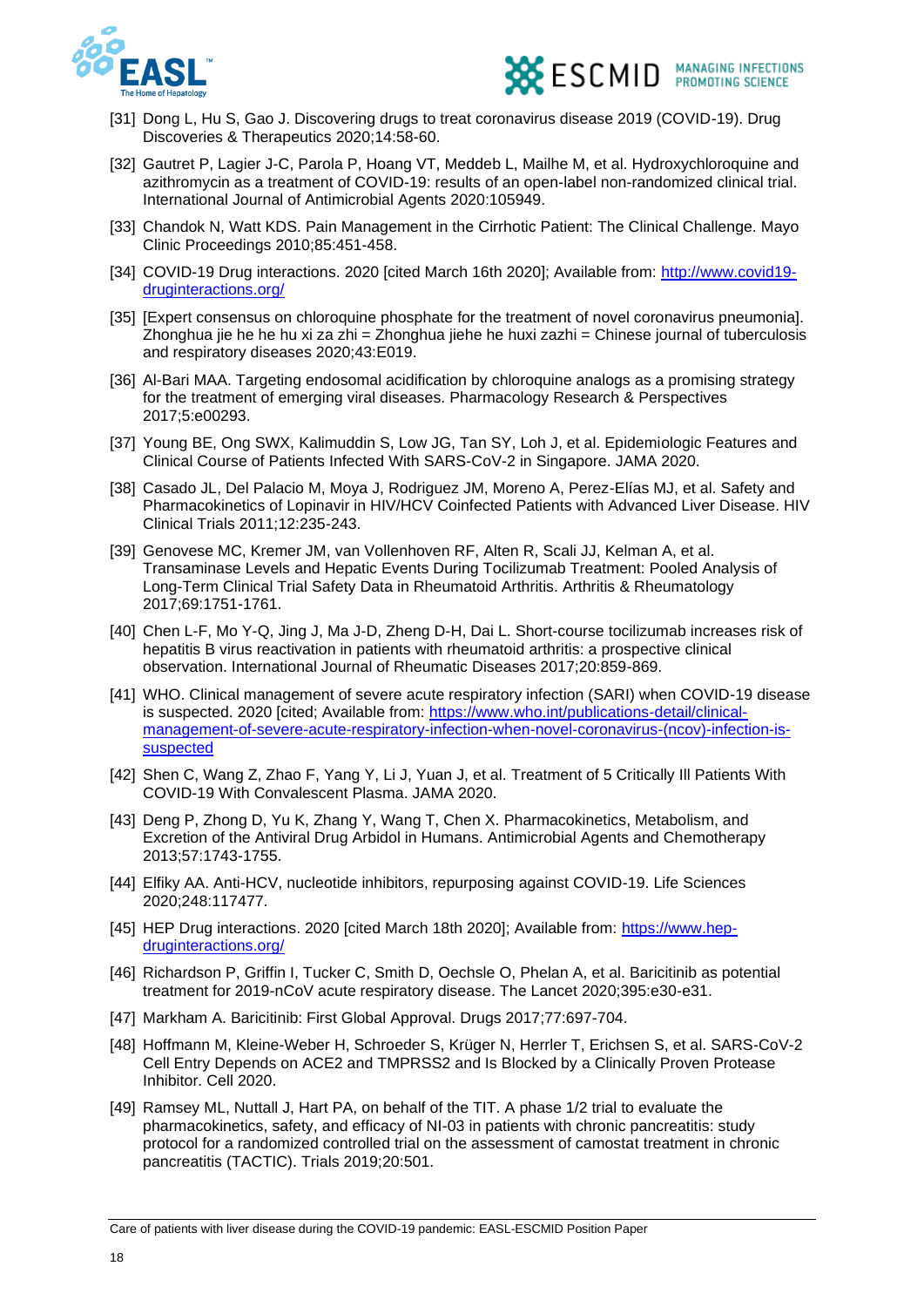



- [50] Press release on planned clinical trials to evaluate anakinra and emapalumab in COVID-19. 2020 [cited March 30th, 2020]; Available from: [https://www.sobi.com/en/press-releases/sobi-initiate](https://www.sobi.com/en/press-releases/sobi-initiate-clinical-study-evaluate-whether-anakinra-and-emapalumab-may-relieve)[clinical-study-evaluate-whether-anakinra-and-emapalumab-may-relieve](https://www.sobi.com/en/press-releases/sobi-initiate-clinical-study-evaluate-whether-anakinra-and-emapalumab-may-relieve)
- [51] van Doremalen N, Bushmaker T, Morris DH, Holbrook MG, Gamble A, Williamson BN, et al. Aerosol and Surface Stability of SARS-CoV-2 as Compared with SARS-CoV-1. New England Journal of Medicine 2020.
- [52] Ghinai I, McPherson TD, Hunter JC, Kirking HL, Christiansen D, Joshi K, et al. First known person-to-person transmission of severe acute respiratory syndrome coronavirus 2 (SARS-CoV-2) in the USA. The Lancet 2020.
- [53] Liu Y, Gayle AA, Wilder-Smith A, Rocklöv J. The reproductive number of COVID-19 is higher compared to SARS coronavirus. Journal of Travel Medicine 2020;27.
- [54] Wang W, Tang J, Wei F. Updated understanding of the outbreak of 2019 novel coronavirus (2019-nCoV) in Wuhan, China. Journal of Medical Virology 2020;92:441-447.
- [55] Backer JA, Klinkenberg D, Wallinga J. Incubation period of 2019 novel coronavirus (2019-nCoV) infections among travellers from Wuhan, China, 20–28 January 2020. Eurosurveillance 2020;25:2000062.
- [56] Fang Y, Zhang H, Xie J, Lin M, Ying L, Pang P, et al. Sensitivity of Chest CT for COVID-19: Comparison to RT-PCR. Radiology;0:200432.
- [57] Adhikari SP, Meng S, Wu Y-J, Mao Y-P, Ye R-X, Wang Q-Z, et al. Epidemiology, causes, clinical manifestation and diagnosis, prevention and control of coronavirus disease (COVID-19) during the early outbreak period: a scoping review. Infectious Diseases of Poverty 2020;9:29.
- [58] Hellewell J, Abbott S, Gimma A, Bosse NI, Jarvis CI, Russell TW, et al. Feasibility of controlling COVID-19 outbreaks by isolation of cases and contacts. The Lancet Global Health 2020;8:e488 e496.
- [59] Park GE, Ko J-H, Peck KR, Lee JY, Lee JY, Cho SY, et al. Control of an Outbreak of Middle East Respiratory Syndrome in a Tertiary Hospital in Korea. Annals of Internal Medicine 2016;165:87- 93.
- [60] Klompas M. Coronavirus Disease 2019 (COVID-19): Protecting Hospitals From the Invisible. Annals of Internal Medicine 2020.
- [61] Thomas RF, Christopher TL. Identifying and Interrupting Superspreading Events—Implications for Control of Severe Acute Respiratory Syndrome Coronavirus 2. Emerging Infectious Disease journal 2020;26.
- [62] Ong SWX, Tan YK, Chia PY, Lee TH, Ng OT, Wong MSY, et al. Air, Surface Environmental, and Personal Protective Equipment Contamination by Severe Acute Respiratory Syndrome Coronavirus 2 (SARS-CoV-2) From a Symptomatic Patient. JAMA 2020.
- [63] Kuster GM, Pfister O, Burkard T, Zhou Q, Twerenbold R, Haaf P, et al. SARS-CoV2: should inhibitors of the renin–angiotensin system be withdrawn in patients with COVID-19? European Heart Journal 2020.
- [64] Position Statement of the ESC Council on Hypertension on ACE-Inhibitors and Angiotensin Receptor Blockers. 2020 [cited March 30th, 2020]; Available from: [https://www.escardio.org/Councils/Council-on-Hypertension-\(CHT\)/News/position-statement-of](https://www.escardio.org/Councils/Council-on-Hypertension-(CHT)/News/position-statement-of-the-esc-council-on-hypertension-on-ace-inhibitors-and-ang)[the-esc-council-on-hypertension-on-ace-inhibitors-and-ang](https://www.escardio.org/Councils/Council-on-Hypertension-(CHT)/News/position-statement-of-the-esc-council-on-hypertension-on-ace-inhibitors-and-ang)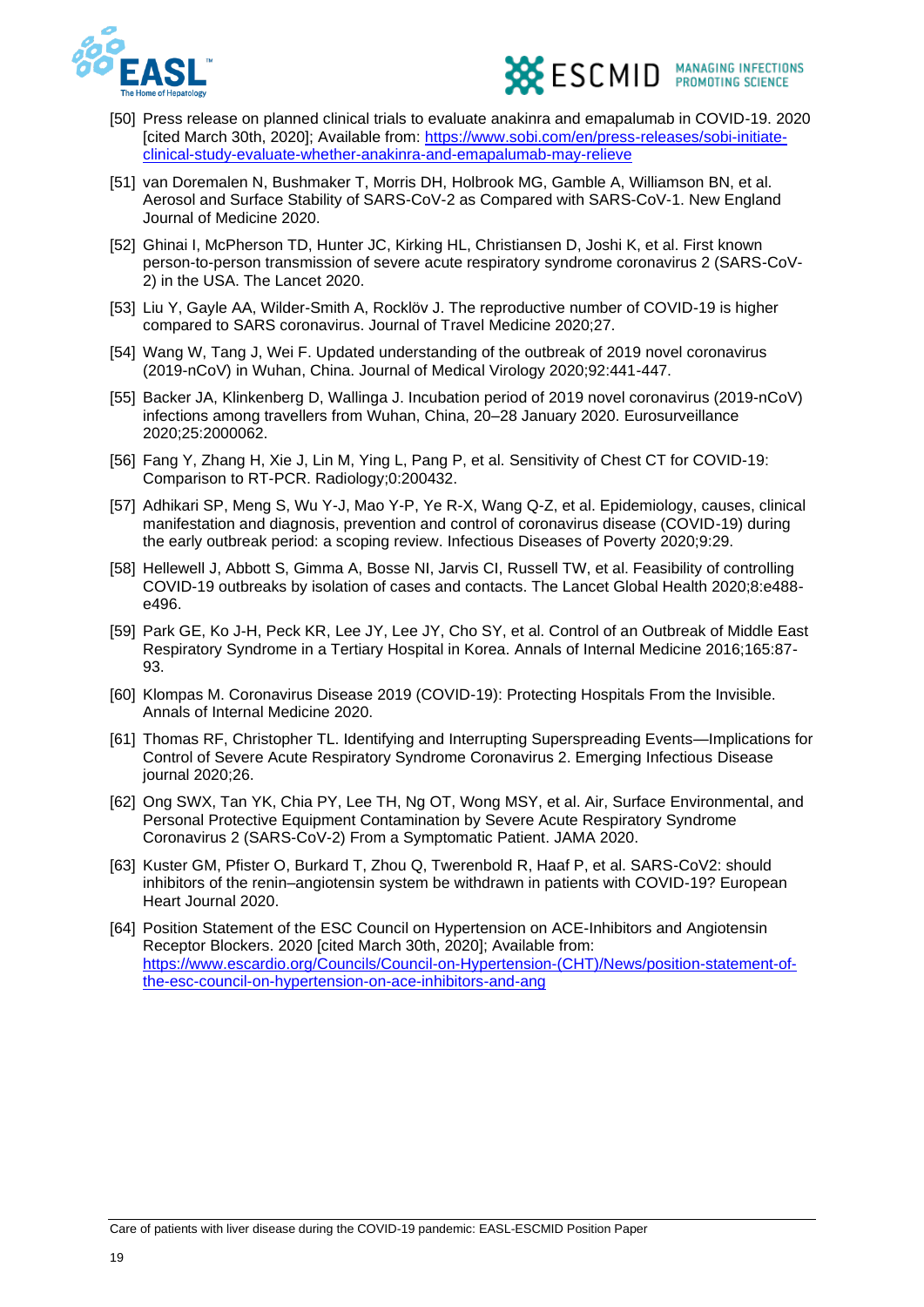



#### **Appendix on general recommendations for the prevention of SARS-CoV-2 infection**

Even though our understanding of the epidemiology of severe acute respiratory syndrome coronavirus 2 (SARS-CoV-2) infection remains limited, 3 methods of virus transmission have been reported: person-to-person transmission through respiratory droplets, contact transmission by touching contaminated surfaces followed by touching mouths, nose or eyes, and aerosol transmission by inhaling high concentrations of foaming aerosols in a relatively closed environment, which happens on specific occasions [51, 52]. In addition, the digestive system has been indicated as a possible route of viral transmission, as discussed above. The transmission of SARS-CoV-2 is often unpredictable and difficult to prevent. Therefore, understanding the viral, host, environmental, and behavioural characteristics may help in creating strategies for prevention and control of viral transmission.

Studies have shown that SARS-CoV-2 has a high level of transmissibility. The estimated initial median of the basic reproduction  $(R_0)$  was shown to be 2.79, meaning that one infected person will – on average – infect 2.79 other people, however  $R_0$  differs among various regions [53]. Besides, even asymptomatically infected persons or those presenting with minimal symptoms were found to be contagious [54]. Reports have already shown that the incubation period can be extended beyond 14 days, however, the vast majority of cases becomes symptomatic within 14 days [55]. The signs and symptoms of coronavirus disease 2019 (COVID-19) are not specific and are therefore difficult to distinguish from those of other respiratory virus infections. The 70% sensitivity of a single nasopharyngeal swab performed early in the course of disease represents an additional obstacle in making an accurate diagnosis [56]. Delayed diagnoses were reported to be one of the leading reasons for nosocomial transmissions.

Care of patients with liver disease during the COVID-19 pandemic: EASL-ESCMID Position Paper Thus, effective prevention and control measures that are rapidly implemented and highly targeted within the community and healthcare settings are of critical importance to prevent transmission of SARS-CoV-2. For the general population, behavioural recommendations such as washing hands, covering coughs, and social distance are needed, whereas for healthcare workers extremely rigorous infection control has to be implemented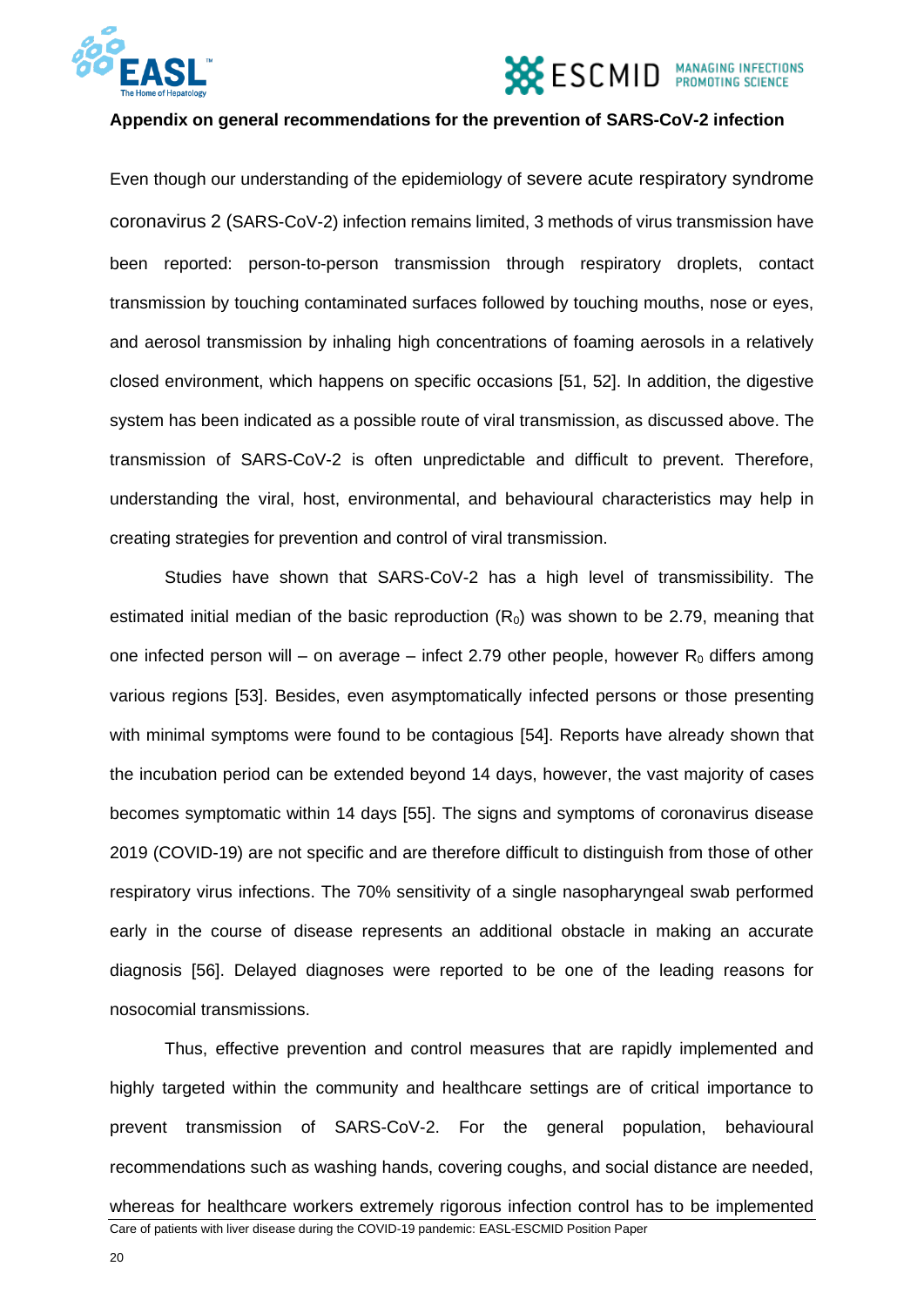

[57]. Prompt identification of infected persons, their isolation and contact tracing might be sufficient to reduce viral transmission allowing control of a cluster of infected individuals. However, delays in isolation of patients from the onset of symptoms will markedly reduce such control [58].

Healthcare settings represent one of the most critical environments for prevention and control of SARS-CoV-2 transmission. Universal infection control procedures are necessary to be performed in all areas of all settings. Besides, precise triage protocols, special behavioural protocols and patterns for staff, patients, and visitors, rapid diagnosis and strict isolation such as isolation rooms, partitions to protect against respiratory droplets and ventilation systems must be implemented immediately [59, 60]. Measures are targeted to enable rapid detection and isolation of all potentially contagious patients and those with high suspicion of being infected, and to prevent the further spread of infection.

Special attention must be paid to infection control during certain procedures which enable aerosolization of virus-containing droplets, producing a much more effectively and widely disseminated infection. Such procedures include bronchoscopy, intubation, suctioning, sputum induction, nebulizer therapies, as well as esophagogastroduodenoscopy [61]. They should be performed under strict infection control procedures and, if possible, take place in units with airborne infection isolation. Although the virus has so far not been detected in liver tissue, the expression of its receptor on cholangiocytes and shedding of the virus in the faeces [16] suggest that the virus might be present in the liver as well. Thus, liver biopsy and certainly colonoscopy may also represent a risk for viral transmission if strict infection control measures are not implemented. Basically, ensuring cleanliness of toilets and other potentially contaminated surfaces is of extreme importance. Effective decontamination and strict environmental hygiene are crucial in elimination of respiratory droplets and faecal shedding from a contaminated healthcare environment [62]. Finally, in case of nosocomial transmission, possible modes of spread have to be carefully analysed, to improve strategies for further prevention of viral transmission.